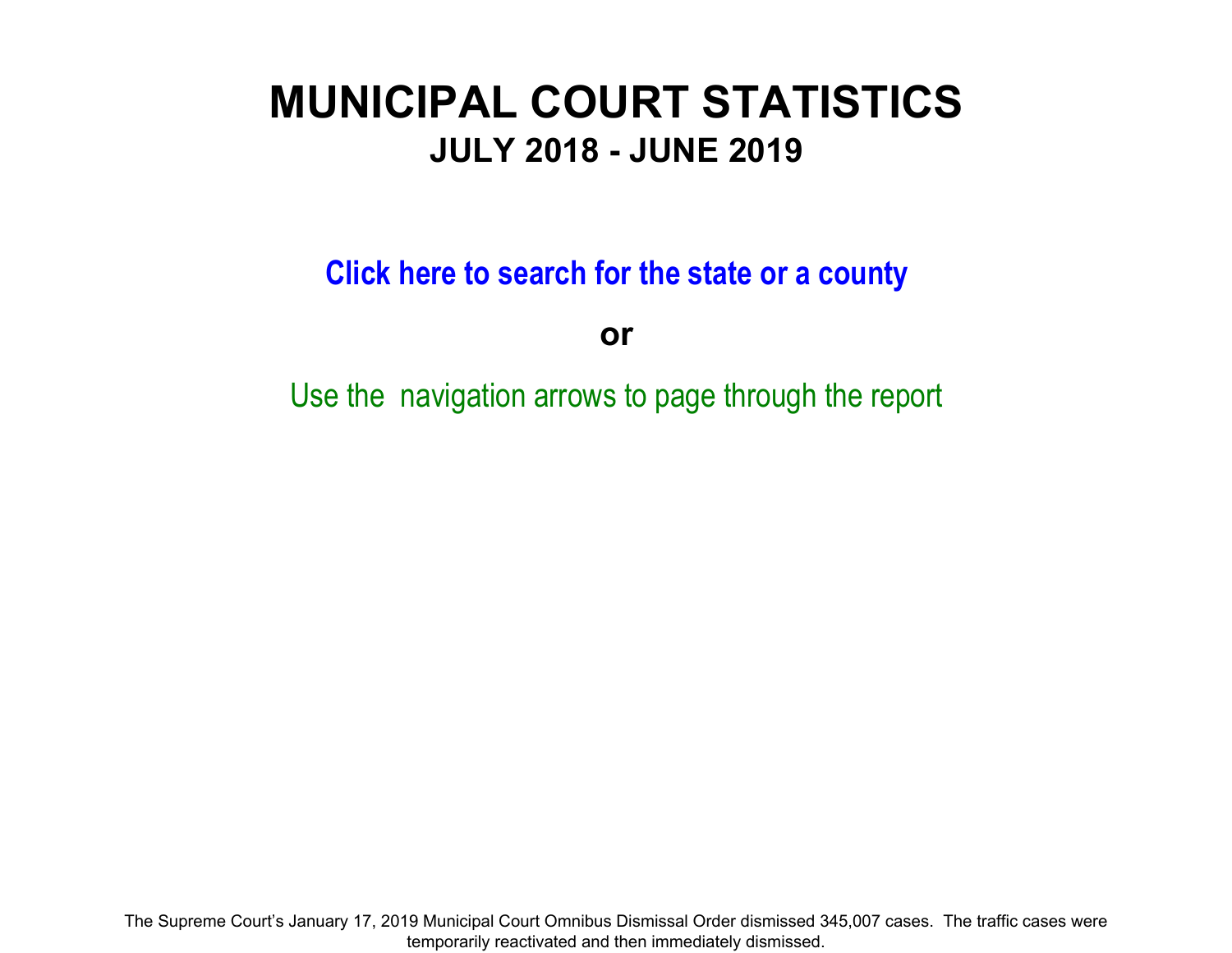## **MUNICIPAL COURT STATISTICS JULY 2018 - JUNE 2019 STATE**

|                                  |                    | D.P. &    | Other           | <b>Criminal</b> |               | <b>Traffic</b> |                | <b>Traffic</b> | Grand        |
|----------------------------------|--------------------|-----------|-----------------|-----------------|---------------|----------------|----------------|----------------|--------------|
|                                  | <b>Indictables</b> | P.D.P.    | <b>Criminal</b> | <b>Total</b>    | <b>D.W.I.</b> | (moving)       | <b>Parking</b> | <b>Total</b>   | <b>Total</b> |
| Filings                          |                    |           |                 |                 |               |                |                |                |              |
| Jul 2017 - Jun 2018              | 184,155            | 468,994   | 221,803         | 874,952         | 29,942        | 2,463,962      | 2,759,855      | 5,253,759      | 6,128,711    |
| Jul 2018 - Jun 2019              | 179,911            | 469,779   | 230,504         | 880,194         | 29,638        | 2,833,712      | 2,879,847      | 5,743,197      | 6,623,391    |
| % Change                         | $-2%$              | 0%        | 4%              | 1%              | $-1%$         | 15%            | 4%             | 9%             | 8%           |
| <b>Resolutions</b>               |                    |           |                 |                 |               |                |                |                |              |
| Jul 2017 - Jun 2018              | 181.196            | 407,125   | 234,335         | 822.656         | 29,803        | 2,472,124      | 2,747,038      | 5,248,965      | 6,071,621    |
| Jul 2018 - Jun 2019              | 176,389            | 395,288   | 329,060         | 900,737         | 29,367        | 2,813,223      | 3,219,848      | 6,062,438      | 6,963,175    |
| % Change                         | $-3%$              | $-3%$     | 40%             | 9%              | $-1%$         | 14%            | 17%            | 15%            | 15%          |
| <b>Clearance</b>                 |                    |           |                 |                 |               |                |                |                |              |
| Jul 2017 - Jun 2018              | $-2,959$           | $-61,869$ | 12,532          | $-52,296$       | $-139$        | 8,162          | $-12,817$      | $-4,794$       | $-57,090$    |
| Jul 2018 - Jun 2019              | $-3,522$           | $-74,491$ | 98,556          | 20,543          | $-271$        | $-20,489$      | 340,001        | 319,241        | 339,784      |
| <b>Clearance Percent</b>         |                    |           |                 |                 |               |                |                |                |              |
| Jul 2017 - Jun 2018              | 98%                | 87%       | 106%            | 94%             | 100%          | 100%           | 100%           | 100%           | 99%          |
| Jul 2018 - Jun 2019              | 98%                | 84%       | 143%            | 102%            | 99%           | 99%            | 112%           | 106%           | 105%         |
| <b>Backlog</b>                   |                    |           |                 |                 |               |                |                |                |              |
| <b>June 2018</b>                 | 416                | 44,310    | 21,772          | 66,498          | 5,344         | 91,981         | 109,116        | 206,441        | 272,939      |
| June 2019                        | 273                | 47,061    | 29,658          | 76,992          | 5,734         | 100,790        | 118,751        | 225,275        | 302,267      |
| % Change                         | $-34%$             | 6%        | 36%             | 16%             | 7%            | 10%            | 9%             | 9%             | 11%          |
| <b>Backlog/100 Mthly Filings</b> |                    |           |                 |                 |               |                |                |                |              |
| <b>June 2018</b>                 | $\sqrt{3}$         | 113       | 118             | 91              | 214           | 45             | 47             | 47             | 53           |
| <b>June 2019</b>                 | $\overline{2}$     | 120       | 154             | 105             | 232           | 43             | 49             | 47             | 55           |
| % Change                         | $-33%$             | 6%        | 31%             | 15%             | 8%            | $-5%$          | 4%             | 0%             | 2%           |
| <b>Backlog Percent</b>           |                    |           |                 |                 |               |                |                |                |              |
| <b>June 2018</b>                 | 33%                | 59%       | 48%             | 55%             | 61%           | 30%            | 32%            | 32%            | 35%          |
| <b>June 2019</b>                 | 21%                | 61%       | 57%             | 59%             | 62%           | 31%            | 33%            | 33%            | 37%          |
| <b>Active Pending</b>            |                    |           |                 |                 |               |                |                |                |              |
| <b>June 2018</b>                 | 1,244              | 75,001    | 45,524          | 121,769         | 8,812         | 303,046        | 336,033        | 647,891        | 769,660      |
| <b>June 2019</b>                 | 1,271              | 76,976    | 51,751          | 129,998         | 9,290         | 321,452        | 360,454        | 691,196        | 821,194      |
| % Change                         | 2%                 | 3%        | 14%             | 7%              | 5%            | 6%             | 7%             | 7%             | 7%           |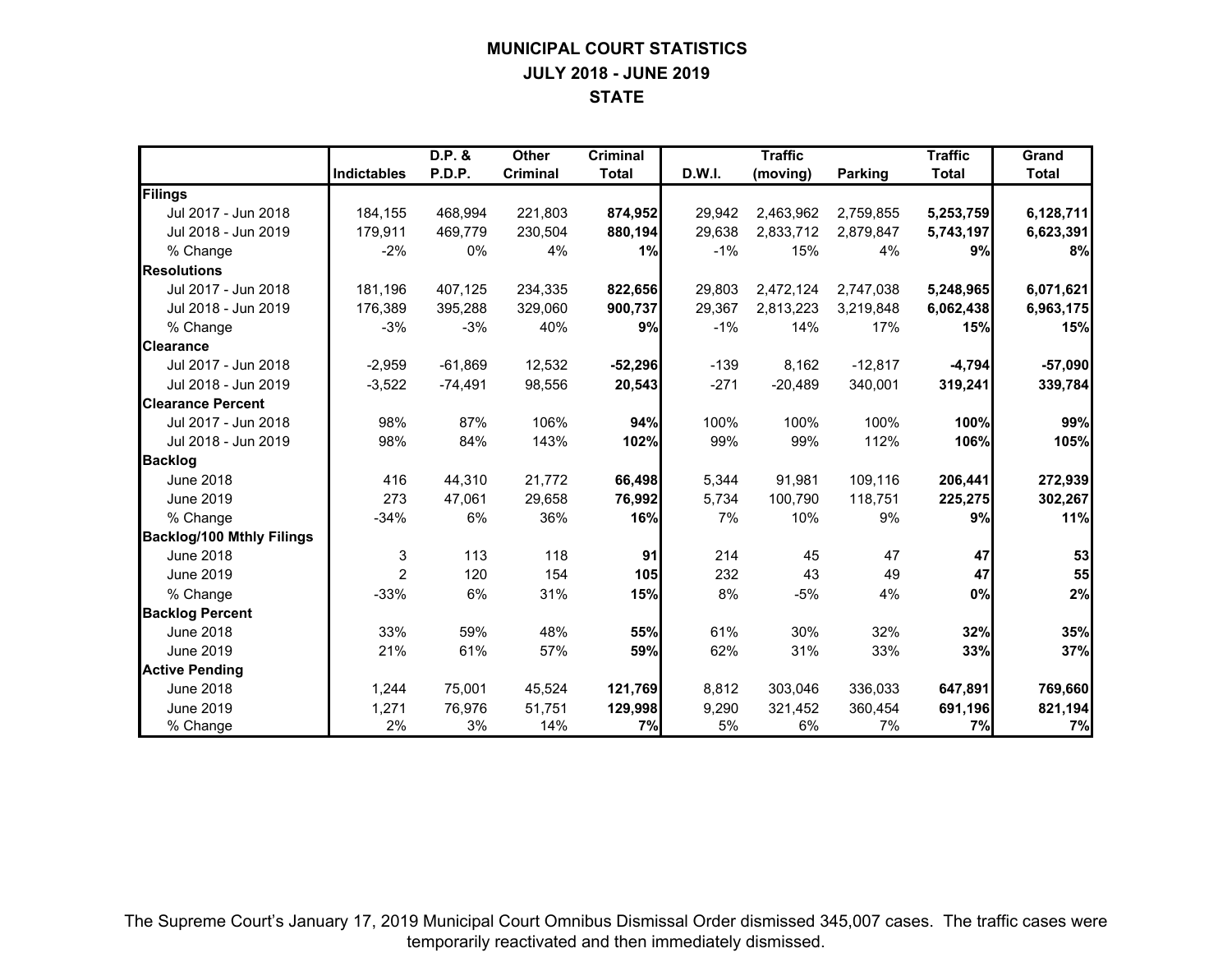### **MUNICIPAL COURT STATISTICSJULY 2018 - JUNE 2019ATLANTIC COUNTY**

|                                  |                    | D.P. &   | <b>Other</b>    | <b>Criminal</b> |        | <b>Traffic</b> |                | <b>Traffic</b> | Grand        |
|----------------------------------|--------------------|----------|-----------------|-----------------|--------|----------------|----------------|----------------|--------------|
|                                  | <b>Indictables</b> | P.D.P.   | <b>Criminal</b> | <b>Total</b>    | D.W.I. | (moving)       | <b>Parking</b> | <b>Total</b>   | <b>Total</b> |
| Filings                          |                    |          |                 |                 |        |                |                |                |              |
| Jul 2017 - Jun 2018              | 10,862             | 21,546   | 6,782           | 39,190          | 1,801  | 79,675         | 29,012         | 110,488        | 149,678      |
| Jul 2018 - Jun 2019              | 9,164              | 21,725   | 4,805           | 35,694          | 1,762  | 98,346         | 28,308         | 128,416        | 164,110      |
| % Change                         | $-16%$             | 1%       | $-29%$          | $-9%$           | $-2%$  | 23%            | $-2%$          | 16%            | 10%          |
| <b>Resolutions</b>               |                    |          |                 |                 |        |                |                |                |              |
| Jul 2017 - Jun 2018              | 10,745             | 21,020   | 6,949           | 38,714          | 1,823  | 79,711         | 28,135         | 109,669        | 148,383      |
| Jul 2018 - Jun 2019              | 9,011              | 20,286   | 8,337           | 37,634          | 1,729  | 97,044         | 35,358         | 134,131        | 171,765      |
| % Change                         | $-16%$             | $-3%$    | 20%             | $-3%$           | $-5%$  | 22%            | 26%            | 22%            | 16%          |
| <b>Clearance</b>                 |                    |          |                 |                 |        |                |                |                |              |
| Jul 2017 - Jun 2018              | $-117$             | $-526$   | 167             | $-476$          | 22     | 36             | $-877$         | $-819$         | $-1,295$     |
| Jul 2018 - Jun 2019              | $-153$             | $-1,439$ | 3,532           | 1,940           | $-33$  | $-1,302$       | 7,050          | 5,715          | 7,655        |
| <b>Clearance Percent</b>         |                    |          |                 |                 |        |                |                |                |              |
| Jul 2017 - Jun 2018              | 99%                | 98%      | 102%            | 99%             | 101%   | 100%           | 97%            | 99%            | 99%          |
| Jul 2018 - Jun 2019              | 98%                | 93%      | 174%            | 105%            | 98%    | 99%            | 125%           | 104%           | 105%         |
| <b>Backlog</b>                   |                    |          |                 |                 |        |                |                |                |              |
| <b>June 2018</b>                 | 6                  | 1,521    | 254             | 1,781           | 234    | 2,493          | 888            | 3,615          | 5,396        |
| <b>June 2019</b>                 | 5                  | 2,200    | 252             | 2,457           | 227    | 3,244          | 690            | 4,161          | 6,618        |
| % Change                         | $-17%$             | 45%      | $-1%$           | 38%             | $-3%$  | 30%            | $-22%$         | 15%            | 23%          |
| <b>Backlog/100 Mthly Filings</b> |                    |          |                 |                 |        |                |                |                |              |
| <b>June 2018</b>                 | $\mathbf{1}$       | 85       | 45              | 55              | 156    | 38             | 37             | 39             | 43           |
| <b>June 2019</b>                 | $\mathbf 1$        | 122      | 63              | 83              | 155    | 40             | 29             | 39             | 48           |
| % Change                         | $-1%$              | 43%      | 40%             | 51%             | $-1%$  | 5%             | $-20%$         | $-1%$          | 12%          |
| <b>Backlog Percent</b>           |                    |          |                 |                 |        |                |                |                |              |
| <b>June 2018</b>                 | 11%                | 47%      | 37%             | 45%             | 56%    | 28%            | 23%            | 27%            | 31%          |
| <b>June 2019</b>                 | 14%                | 55%      | 41%             | 53%             | 50%    | 33%            | 21%            | 30%            | 36%          |
| <b>Active Pending</b>            |                    |          |                 |                 |        |                |                |                |              |
| <b>June 2018</b>                 | 55                 | 3,263    | 684             | 4,002           | 419    | 9,011          | 3,809          | 13,239         | 17,241       |
| <b>June 2019</b>                 | 37                 | 3,964    | 609             | 4,610           | 450    | 9,955          | 3,268          | 13,673         | 18,283       |
| % Change                         | $-33%$             | 21%      | $-11%$          | 15%             | 7%     | 10%            | $-14%$         | 3%             | 6%           |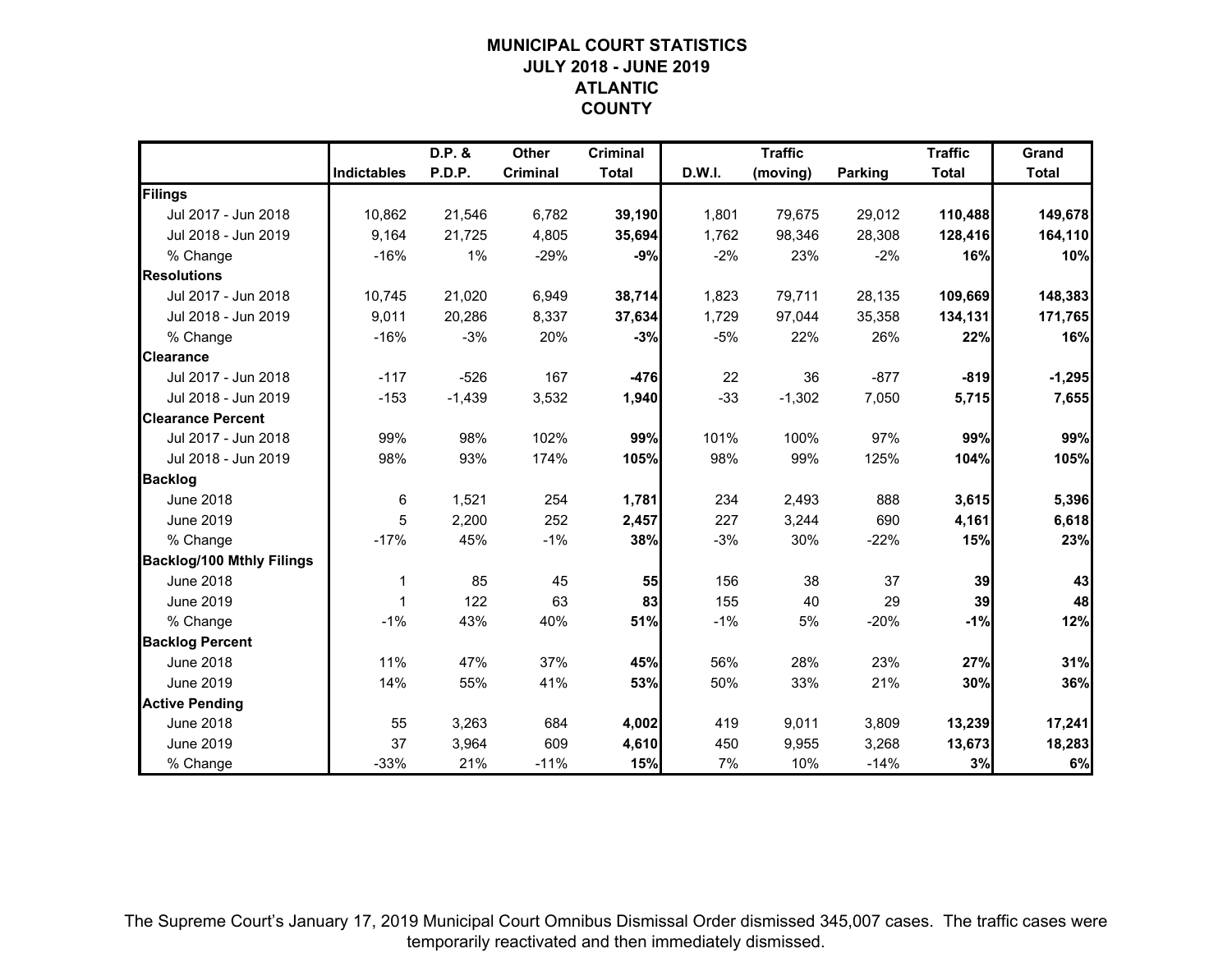### **MUNICIPAL COURT STATISTICSJULY 2018 - JUNE 2019BERGENCOUNTY**

|                                  |                    | D.P. &    | <b>Other</b>    | <b>Criminal</b> |        | <b>Traffic</b> |                | <b>Traffic</b> | Grand        |
|----------------------------------|--------------------|-----------|-----------------|-----------------|--------|----------------|----------------|----------------|--------------|
|                                  | <b>Indictables</b> | P.D.P.    | <b>Criminal</b> | <b>Total</b>    | D.W.I. | (moving)       | <b>Parking</b> | <b>Total</b>   | <b>Total</b> |
| Filings                          |                    |           |                 |                 |        |                |                |                |              |
| Jul 2017 - Jun 2018              | 8,106              | 50,690    | 13,190          | 71,986          | 2,209  | 244,332        | 299,734        | 546,275        | 618,261      |
| Jul 2018 - Jun 2019              | 8.807              | 47.994    | 12,495          | 69,296          | 2.133  | 253.982        | 305.921        | 562,036        | 631,332      |
| % Change                         | 9%                 | $-5%$     | $-5%$           | $-4%$           | $-3%$  | 4%             | 2%             | 3%             | 2%           |
| <b>Resolutions</b>               |                    |           |                 |                 |        |                |                |                |              |
| Jul 2017 - Jun 2018              | 7,697              | 33,464    | 14,078          | 55,239          | 2,314  | 249,840        | 296,983        | 549,137        | 604,376      |
| Jul 2018 - Jun 2019              | 8,153              | 27,712    | 15,923          | 51,788          | 2,255  | 255,310        | 319,048        | 576,613        | 628,401      |
| % Change                         | 6%                 | $-17%$    | 13%             | $-6%$           | $-3%$  | 2%             | 7%             | 5%             | 4%           |
| <b>Clearance</b>                 |                    |           |                 |                 |        |                |                |                |              |
| Jul 2017 - Jun 2018              | $-409$             | $-17,226$ | 888             | $-16,747$       | 105    | 5,508          | $-2,751$       | 2,862          | $-13,885$    |
| Jul 2018 - Jun 2019              | $-654$             | $-20,282$ | 3,428           | $-17,508$       | 122    | 1,328          | 13,127         | 14,577         | $-2,931$     |
| <b>Clearance Percent</b>         |                    |           |                 |                 |        |                |                |                |              |
| Jul 2017 - Jun 2018              | 95%                | 66%       | 107%            | 77%             | 105%   | 102%           | 99%            | 101%           | 98%          |
| Jul 2018 - Jun 2019              | 93%                | 58%       | 127%            | 75%             | 106%   | 101%           | 104%           | 103%           | 100%         |
| <b>Backlog</b>                   |                    |           |                 |                 |        |                |                |                |              |
| <b>June 2018</b>                 | 94                 | 5,354     | 1,930           | 7,378           | 426    | 10,618         | 31,338         | 42,382         | 49,760       |
| <b>June 2019</b>                 | 63                 | 5,138     | 2,457           | 7,658           | 364    | 10,961         | 29,825         | 41,150         | 48,808       |
| % Change                         | $-33%$             | $-4%$     | 27%             | 4%              | $-15%$ | 3%             | $-5%$          | $-3%$          | $-2%$        |
| <b>Backlog/100 Mthly Filings</b> |                    |           |                 |                 |        |                |                |                |              |
| <b>June 2018</b>                 | 14                 | 127       | 176             | 123             | 231    | 52             | 125            | 93             | 97           |
| <b>June 2019</b>                 | 9                  | 128       | 236             | 133             | 205    | 52             | 117            | 88             | 93           |
| % Change                         | $-38%$             | 1%        | 34%             | 8%              | $-12%$ | $-1%$          | $-7%$          | $-6%$          | $-4%$        |
| <b>Backlog Percent</b>           |                    |           |                 |                 |        |                |                |                |              |
| <b>June 2018</b>                 | 57%                | 72%       | 59%             | 68%             | 62%    | 33%            | 60%            | 50%            | 52%          |
| <b>June 2019</b>                 | 29%                | 72%       | 72%             | 71%             | 59%    | 35%            | 56%            | 48%            | 51%          |
| <b>Active Pending</b>            |                    |           |                 |                 |        |                |                |                |              |
| <b>June 2018</b>                 | 166                | 7,474     | 3,284           | 10,924          | 684    | 32,232         | 51,854         | 84,770         | 95,694       |
| <b>June 2019</b>                 | 220                | 7,183     | 3,422           | 10,825          | 617    | 31,637         | 53,085         | 85,339         | 96,164       |
| % Change                         | 33%                | $-4%$     | 4%              | $-1%$           | $-10%$ | $-2%$          | 2%             | 1%             | 0%           |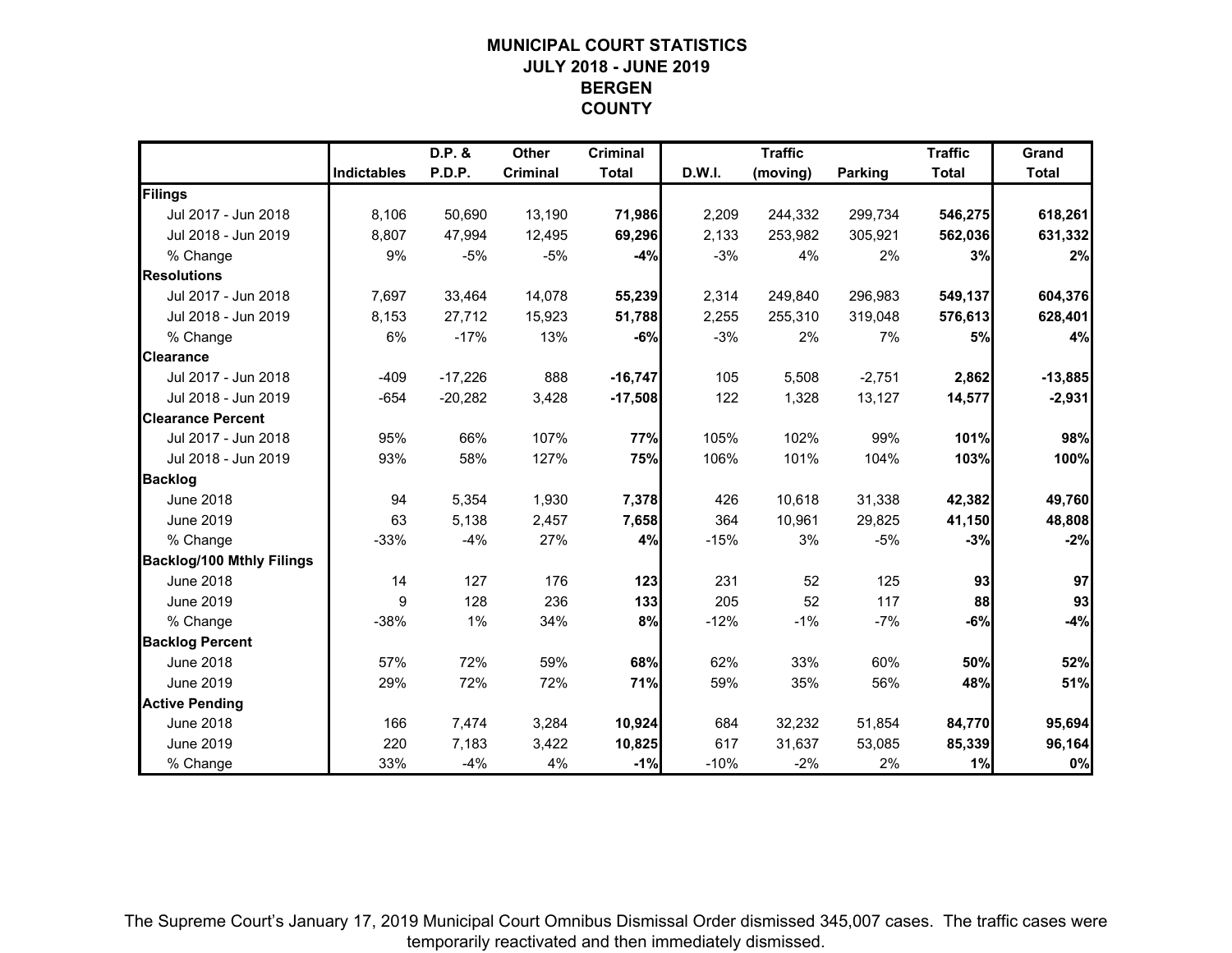### **MUNICIPAL COURT STATISTICSJULY 2018 - JUNE 2019BURLINGTON COUNTY**

|                                  |                    | D.P. & | <b>Other</b>    | <b>Criminal</b> |        | <b>Traffic</b> |                | <b>Traffic</b> | Grand        |
|----------------------------------|--------------------|--------|-----------------|-----------------|--------|----------------|----------------|----------------|--------------|
|                                  | <b>Indictables</b> | P.D.P. | <b>Criminal</b> | <b>Total</b>    | D.W.I. | (moving)       | <b>Parking</b> | <b>Total</b>   | <b>Total</b> |
| Filings                          |                    |        |                 |                 |        |                |                |                |              |
| Jul 2017 - Jun 2018              | 8,299              | 20,774 | 7,982           | 37,055          | 1,988  | 153,541        | 7,782          | 163,311        | 200,366      |
| Jul 2018 - Jun 2019              | 8,145              | 20.882 | 9,201           | 38,228          | 1,931  | 191,137        | 9,822          | 202,890        | 241,118      |
| % Change                         | $-2%$              | 1%     | 15%             | 3%              | $-3%$  | 24%            | 26%            | 24%            | 20%          |
| <b>Resolutions</b>               |                    |        |                 |                 |        |                |                |                |              |
| Jul 2017 - Jun 2018              | 8,215              | 21,603 | 9,187           | 39,005          | 1,854  | 152,145        | 7,432          | 161,431        | 200,436      |
| Jul 2018 - Jun 2019              | 8,024              | 21,684 | 13,340          | 43,048          | 1,927  | 190,750        | 10,843         | 203,520        | 246,568      |
| % Change                         | $-2%$              | 0%     | 45%             | 10%             | 4%     | 25%            | 46%            | 26%            | 23%          |
| <b>Clearance</b>                 |                    |        |                 |                 |        |                |                |                |              |
| Jul 2017 - Jun 2018              | $-84$              | 829    | 1,205           | 1,950           | $-134$ | $-1,396$       | $-350$         | $-1,880$       | 70           |
| Jul 2018 - Jun 2019              | $-121$             | 802    | 4,139           | 4,820           | $-4$   | $-387$         | 1,021          | 630            | 5,450        |
| <b>Clearance Percent</b>         |                    |        |                 |                 |        |                |                |                |              |
| Jul 2017 - Jun 2018              | 99%                | 104%   | 115%            | 105%            | 93%    | 99%            | 96%            | 99%            | 100%         |
| Jul 2018 - Jun 2019              | 99%                | 104%   | 145%            | 113%            | 100%   | 100%           | 110%           | 100%           | 102%         |
| <b>Backlog</b>                   |                    |        |                 |                 |        |                |                |                |              |
| <b>June 2018</b>                 | 4                  | 2,854  | 914             | 3,772           | 437    | 5,117          | 351            | 5,905          | 9,677        |
| June 2019                        | 5                  | 2,304  | 1,588           | 3,897           | 451    | 4,830          | 426            | 5,707          | 9,604        |
| % Change                         | 25%                | $-19%$ | 74%             | 3%              | 3%     | $-6%$          | 21%            | $-3%$          | $-1%$        |
| <b>Backlog/100 Mthly Filings</b> |                    |        |                 |                 |        |                |                |                |              |
| <b>June 2018</b>                 | 1                  | 165    | 137             | 122             | 264    | 40             | 54             | 43             | 58           |
| <b>June 2019</b>                 | 1                  | 132    | 207             | 122             | 280    | 30             | 52             | 34             | 48           |
| % Change                         | 27%                | $-20%$ | 51%             | 0%              | 6%     | $-24%$         | $-4%$          | $-22%$         | $-18%$       |
| <b>Backlog Percent</b>           |                    |        |                 |                 |        |                |                |                |              |
| <b>June 2018</b>                 | 10%                | 59%    | 43%             | 54%             | 65%    | 31%            | 33%            | 32%            | 38%          |
| <b>June 2019</b>                 | 11%                | 56%    | 68%             | 60%             | 64%    | 28%            | 35%            | 30%            | 38%          |
| <b>Active Pending</b>            |                    |        |                 |                 |        |                |                |                |              |
| <b>June 2018</b>                 | 40                 | 4,798  | 2,135           | 6,973           | 672    | 16,544         | 1,068          | 18,284         | 25,257       |
| <b>June 2019</b>                 | 44                 | 4,092  | 2,346           | 6,482           | 704    | 16,963         | 1,222          | 18,889         | 25,371       |
| % Change                         | 10%                | $-15%$ | 10%             | $-7%$           | 5%     | 3%             | 14%            | 3%             | 0%           |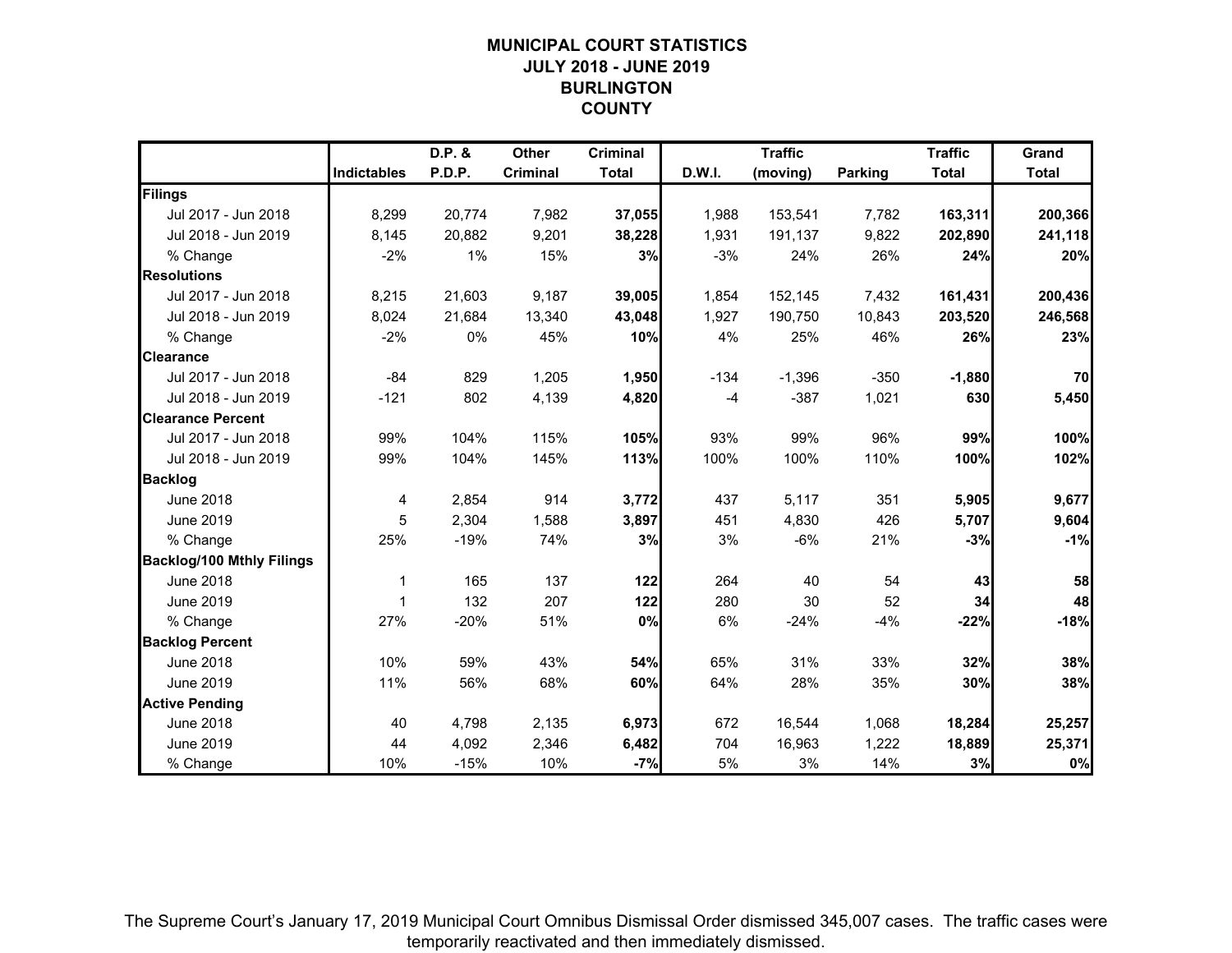### **MUNICIPAL COURT STATISTICSJULY 2018 - JUNE 2019CAMDENCOUNTY**

|                                  |             | D.P. & | Other<br><b>Traffic</b><br><b>Criminal</b> |              |        |          |         | <b>Traffic</b> | Grand        |
|----------------------------------|-------------|--------|--------------------------------------------|--------------|--------|----------|---------|----------------|--------------|
|                                  | Indictables | P.D.P. | <b>Criminal</b>                            | <b>Total</b> | D.W.I. | (moving) | Parking | <b>Total</b>   | <b>Total</b> |
| Filings                          |             |        |                                            |              |        |          |         |                |              |
| Jul 2017 - Jun 2018              | 17.675      | 51.374 | 11.895                                     | 80,944       | 2,379  | 184,288  | 56,712  | 243,379        | 324,323      |
| Jul 2018 - Jun 2019              | 16,937      | 48,559 | 14,772                                     | 80,268       | 2,411  | 199,457  | 53,764  | 255,632        | 335,900      |
| % Change                         | $-4%$       | $-5%$  | 24%                                        | $-1%$        | 1%     | 8%       | $-5%$   | 5%             | 4%           |
| <b>Resolutions</b>               |             |        |                                            |              |        |          |         |                |              |
| Jul 2017 - Jun 2018              | 17,312      | 51,916 | 18,811                                     | 88,039       | 2,423  | 187,489  | 55,855  | 245,767        | 333,806      |
| Jul 2018 - Jun 2019              | 16,603      | 52,214 | 33,712                                     | 102,529      | 2,489  | 200,815  | 53,591  | 256,895        | 359,424      |
| % Change                         | $-4%$       | 1%     | 79%                                        | 16%          | 3%     | 7%       | $-4%$   | <b>5%</b>      | 8%           |
| <b>Clearance</b>                 |             |        |                                            |              |        |          |         |                |              |
| Jul 2017 - Jun 2018              | $-363$      | 542    | 6,916                                      | 7,095        | 44     | 3,201    | $-857$  | 2,388          | 9,483        |
| Jul 2018 - Jun 2019              | $-334$      | 3,655  | 18,940                                     | 22,261       | 78     | 1,358    | $-173$  | 1,263          | 23,524       |
| <b>Clearance Percent</b>         |             |        |                                            |              |        |          |         |                |              |
| Jul 2017 - Jun 2018              | 98%         | 101%   | 158%                                       | 109%         | 102%   | 102%     | 98%     | 101%           | 103%         |
| Jul 2018 - Jun 2019              | 98%         | 108%   | 228%                                       | 128%         | 103%   | 101%     | 100%    | 100%           | 107%         |
| <b>Backlog</b>                   |             |        |                                            |              |        |          |         |                |              |
| <b>June 2018</b>                 | 3           | 2,558  | 729                                        | 3,290        | 330    | 3,633    | 1,049   | 5,012          | 8,302        |
| <b>June 2019</b>                 | 2           | 2,412  | 1,056                                      | 3,470        | 342    | 4,127    | 1,406   | 5,875          | 9,345        |
| % Change                         | $-33%$      | $-6%$  | 45%                                        | 5%           | 4%     | 14%      | 34%     | 17%            | 13%          |
| <b>Backlog/100 Mthly Filings</b> |             |        |                                            |              |        |          |         |                |              |
| <b>June 2018</b>                 | $\mathbf 0$ | 60     | 74                                         | 49           | 166    | 24       | 22      | 25             | 31           |
| <b>June 2019</b>                 | $\Omega$    | 60     | 86                                         | 52           | 170    | 25       | 31      | 28             | 33           |
| % Change                         | $-30%$      | 0%     | 17%                                        | 6%           | 2%     | 5%       | 41%     | 12%            | 9%           |
| <b>Backlog Percent</b>           |             |        |                                            |              |        |          |         |                |              |
| <b>June 2018</b>                 | 3%          | 44%    | 42%                                        | 43%          | 55%    | 22%      | 19%     | 22%            | 28%          |
| <b>June 2019</b>                 | 3%          | 46%    | 40%                                        | 44%          | 59%    | 26%      | 22%     | 25%            | 30%          |
| <b>Active Pending</b>            |             |        |                                            |              |        |          |         |                |              |
| <b>June 2018</b>                 | 88          | 5,754  | 1,726                                      | 7,568        | 599    | 16,395   | 5,518   | 22,512         | 30,080       |
| <b>June 2019</b>                 | 76          | 5,261  | 2,610                                      | 7,947        | 575    | 16,141   | 6,418   | 23,134         | 31,081       |
| % Change                         | $-14%$      | $-9%$  | 51%                                        | 5%           | $-4%$  | $-2%$    | 16%     | 3%             | 3%           |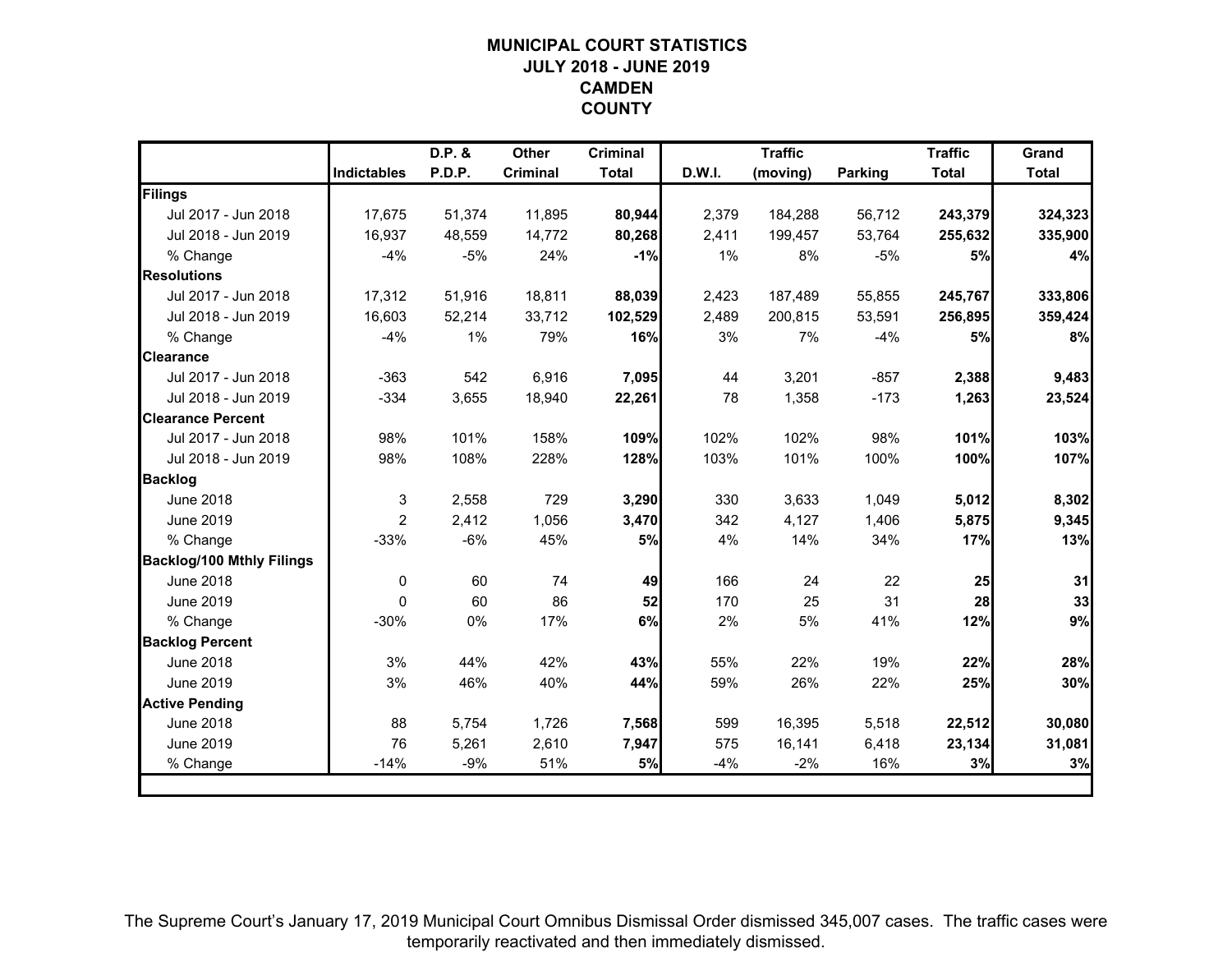### **MUNICIPAL COURT STATISTICSJULY 2018 - JUNE 2019CAPE MAYCOUNTY**

|                                  |                    | D.P. &   | Other           | <b>Criminal</b> |        | <b>Traffic</b> |         | <b>Traffic</b> | Grand        |
|----------------------------------|--------------------|----------|-----------------|-----------------|--------|----------------|---------|----------------|--------------|
|                                  | <b>Indictables</b> | P.D.P.   | <b>Criminal</b> | <b>Total</b>    | D.W.I. | (moving)       | Parking | <b>Total</b>   | <b>Total</b> |
| Filings                          |                    |          |                 |                 |        |                |         |                |              |
| Jul 2017 - Jun 2018              | 3,021              | 7,143    | 4,380           | 14,544          | 745    | 23,768         | 37,060  | 61,573         | 76,117       |
| Jul 2018 - Jun 2019              | 2,688              | 6,395    | 4,162           | 13,245          | 701    | 28,040         | 35,481  | 64,222         | 77,467       |
| % Change                         | $-11%$             | $-10%$   | -5%             | $-9%$           | $-6%$  | 18%            | $-4%$   | 4%             | 2%           |
| <b>Resolutions</b>               |                    |          |                 |                 |        |                |         |                |              |
| Jul 2017 - Jun 2018              | 2,985              | 6,183    | 5,353           | 14,521          | 751    | 23,533         | 36,562  | 60,846         | 75,367       |
| Jul 2018 - Jun 2019              | 2,686              | 5,293    | 10,632          | 18,611          | 704    | 27,960         | 45,375  | 74,039         | 92,650       |
| % Change                         | $-10%$             | $-14%$   | 99%             | 28%             | $-6%$  | 19%            | 24%     | 22%            | 23%          |
| <b>Clearance</b>                 |                    |          |                 |                 |        |                |         |                |              |
| Jul 2017 - Jun 2018              | $-36$              | $-960$   | 973             | $-23$           | 6      | $-235$         | $-498$  | $-727$         | $-750$       |
| Jul 2018 - Jun 2019              | $-2$               | $-1,102$ | 6,470           | 5,366           | 3      | $-80$          | 9,894   | 9,817          | 15,183       |
| <b>Clearance Percent</b>         |                    |          |                 |                 |        |                |         |                |              |
| Jul 2017 - Jun 2018              | 99%                | 87%      | 122%            | 100%            | 101%   | 99%            | 99%     | 99%            | 99%          |
| Jul 2018 - Jun 2019              | 100%               | 83%      | 255%            | 141%            | 100%   | 100%           | 128%    | 115%           | 120%         |
| <b>Backlog</b>                   |                    |          |                 |                 |        |                |         |                |              |
| <b>June 2018</b>                 | 9                  | 237      | 63              | 309             | 94     | 651            | 3,013   | 3,758          | 4,067        |
| <b>June 2019</b>                 | 1                  | 222      | 59              | 282             | 105    | 646            | 1,874   | 2,625          | 2,907        |
| % Change                         | $-89%$             | $-6%$    | $-6%$           | $-9%$           | 12%    | $-1%$          | $-38%$  | $-30%$         | $-29%$       |
| <b>Backlog/100 Mthly Filings</b> |                    |          |                 |                 |        |                |         |                |              |
| <b>June 2018</b>                 | 4                  | 40       | 17              | 25              | 151    | 33             | 98      | 73             | 64           |
| June 2019                        | $\Omega$           | 42       | 17              | 26              | 180    | 28             | 63      | 49             | 45           |
| % Change                         | -88%               | 5%       | $-1%$           | 0%              | 19%    | $-16%$         | $-35%$  | $-33%$         | $-30%$       |
| <b>Backlog Percent</b>           |                    |          |                 |                 |        |                |         |                |              |
| <b>June 2018</b>                 | 24%                | 30%      | 9%              | 20%             | 48%    | 24%            | 36%     | 33%            | 31%          |
| <b>June 2019</b>                 | 13%                | 29%      | 11%             | 22%             | 54%    | 24%            | 29%     | 28%            | 27%          |
| <b>Active Pending</b>            |                    |          |                 |                 |        |                |         |                |              |
| <b>June 2018</b>                 | 37                 | 802      | 707             | 1,546           | 195    | 2,755          | 8,435   | 11,385         | 12,931       |
| <b>June 2019</b>                 | 8                  | 755      | 515             | 1,278           | 195    | 2,717          | 6,546   | 9,458          | 10,736       |
| % Change                         | $-78%$             | $-6%$    | $-27%$          | $-17%$          | 0%     | $-1%$          | $-22%$  | $-17%$         | $-17%$       |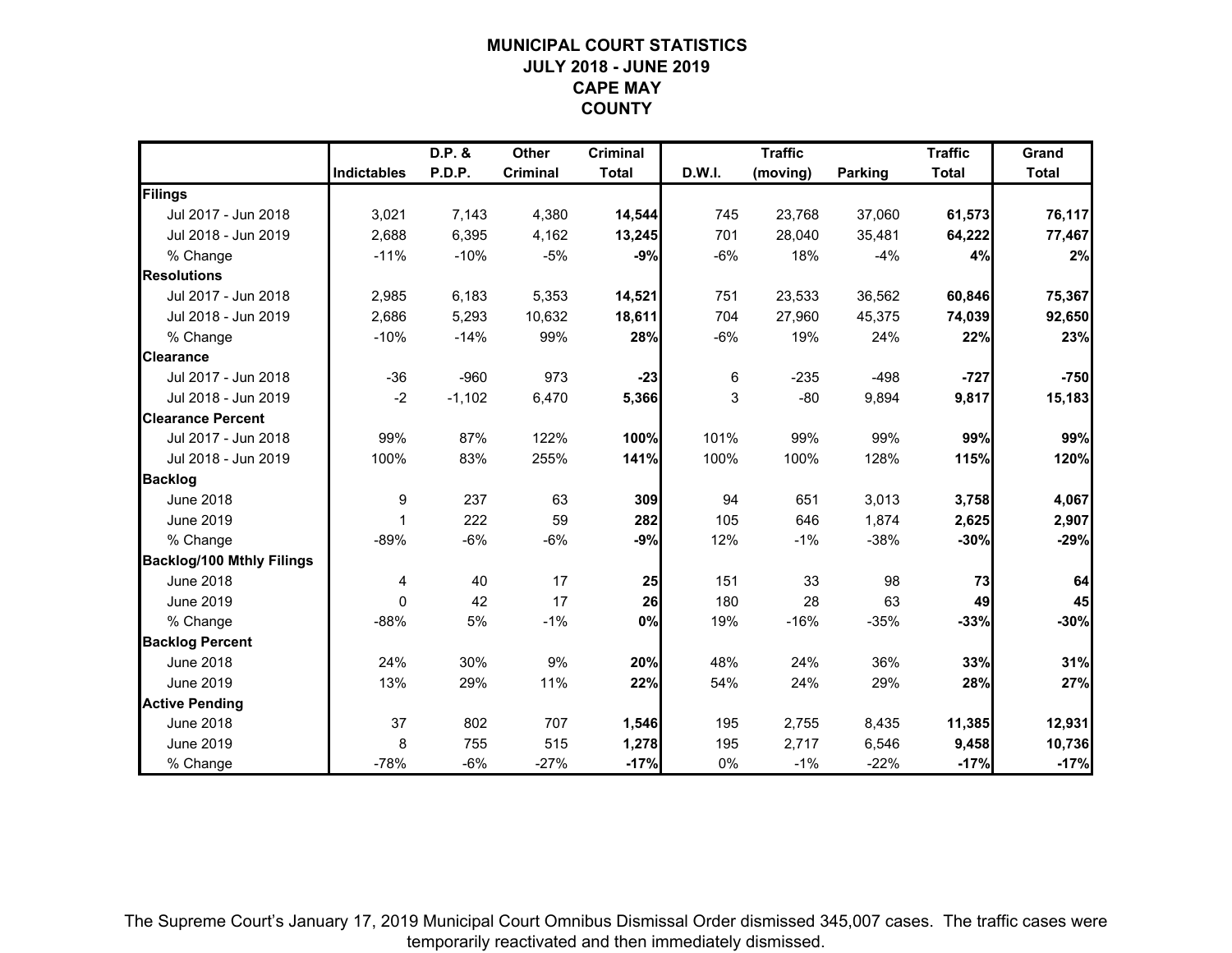### **MUNICIPAL COURT STATISTICSJULY 2018 - JUNE 2019CUMBERLAND COUNTY**

|                                  |                    | D.P. &   | Other    | <b>Criminal</b> |        | <b>Traffic</b> |         | <b>Traffic</b> | Grand        |
|----------------------------------|--------------------|----------|----------|-----------------|--------|----------------|---------|----------------|--------------|
|                                  | <b>Indictables</b> | P.D.P.   | Criminal | <b>Total</b>    | D.W.I. | (moving)       | Parking | <b>Total</b>   | <b>Total</b> |
| Filings                          |                    |          |          |                 |        |                |         |                |              |
| Jul 2017 - Jun 2018              | 5,965              | 18,541   | 6,323    | 30,829          | 1,061  | 39,929         | 4,221   | 45,211         | 76,040       |
| Jul 2018 - Jun 2019              | 6,082              | 20,938   | 6,280    | 33,300          | 1,154  | 46,461         | 4,463   | 52,078         | 85,378       |
| % Change                         | 2%                 | 13%      | $-1%$    | 8%              | 9%     | 16%            | 6%      | 15%            | 12%          |
| <b>Resolutions</b>               |                    |          |          |                 |        |                |         |                |              |
| Jul 2017 - Jun 2018              | 5,987              | 13,502   | 6,071    | 25,560          | 1,065  | 40,023         | 4,464   | 45,552         | 71,112       |
| Jul 2018 - Jun 2019              | 6,037              | 15,143   | 9,125    | 30,305          | 1,058  | 44,613         | 4,522   | 50,193         | 80,498       |
| % Change                         | 1%                 | 12%      | 50%      | 19%             | $-1%$  | 11%            | 1%      | 10%            | 13%          |
| <b>Clearance</b>                 |                    |          |          |                 |        |                |         |                |              |
| Jul 2017 - Jun 2018              | 22                 | $-5,039$ | $-252$   | $-5,269$        | 4      | 94             | 243     | 341            | $-4,928$     |
| Jul 2018 - Jun 2019              | $-45$              | $-5,795$ | 2,845    | $-2,995$        | $-96$  | $-1,848$       | 59      | $-1,885$       | $-4,880$     |
| <b>Clearance Percent</b>         |                    |          |          |                 |        |                |         |                |              |
| Jul 2017 - Jun 2018              | 100%               | 73%      | 96%      | 83%             | 100%   | 100%           | 106%    | 101%           | 94%          |
| Jul 2018 - Jun 2019              | 99%                | 72%      | 145%     | 91%             | 92%    | 96%            | 101%    | 96%            | 94%          |
| <b>Backlog</b>                   |                    |          |          |                 |        |                |         |                |              |
| June 2018                        | 3                  | 666      | 726      | 1,395           | 189    | 1,517          | 97      | 1,803          | 3,198        |
| June 2019                        | 3                  | 912      | 309      | 1,224           | 247    | 2,033          | 140     | 2,420          | 3,644        |
| % Change                         | 0%                 | 37%      | $-57%$   | $-12%$          | 31%    | 34%            | 44%     | 34%            | 14%          |
| <b>Backlog/100 Mthly Filings</b> |                    |          |          |                 |        |                |         |                |              |
| <b>June 2018</b>                 | 1                  | 43       | 138      | 54              | 214    | 46             | 28      | 48             | 50           |
| <b>June 2019</b>                 | 1                  | 52       | 59       | 44              | 257    | 53             | 38      | 56             | 51           |
| % Change                         | $-2%$              | 21%      | $-57%$   | $-19%$          | 20%    | 15%            | 37%     | 17%            | 1%           |
| <b>Backlog Percent</b>           |                    |          |          |                 |        |                |         |                |              |
| <b>June 2018</b>                 | 20%                | 43%      | 44%      | 43%             | 62%    | 32%            | 24%     | 33%            | 37%          |
| <b>June 2019</b>                 | 8%                 | 44%      | 37%      | 42%             | 64%    | 33%            | 19%     | 33%            | 36%          |
| <b>Active Pending</b>            |                    |          |          |                 |        |                |         |                |              |
| <b>June 2018</b>                 | 15                 | 1,565    | 1,647    | 3,227           | 306    | 4,754          | 400     | 5,460          | 8,687        |
| <b>June 2019</b>                 | 36                 | 2,051    | 828      | 2,915           | 388    | 6,142          | 748     | 7,278          | 10,193       |
| % Change                         | 140%               | 31%      | $-50%$   | $-10%$          | 27%    | 29%            | 87%     | 33%            | 17%          |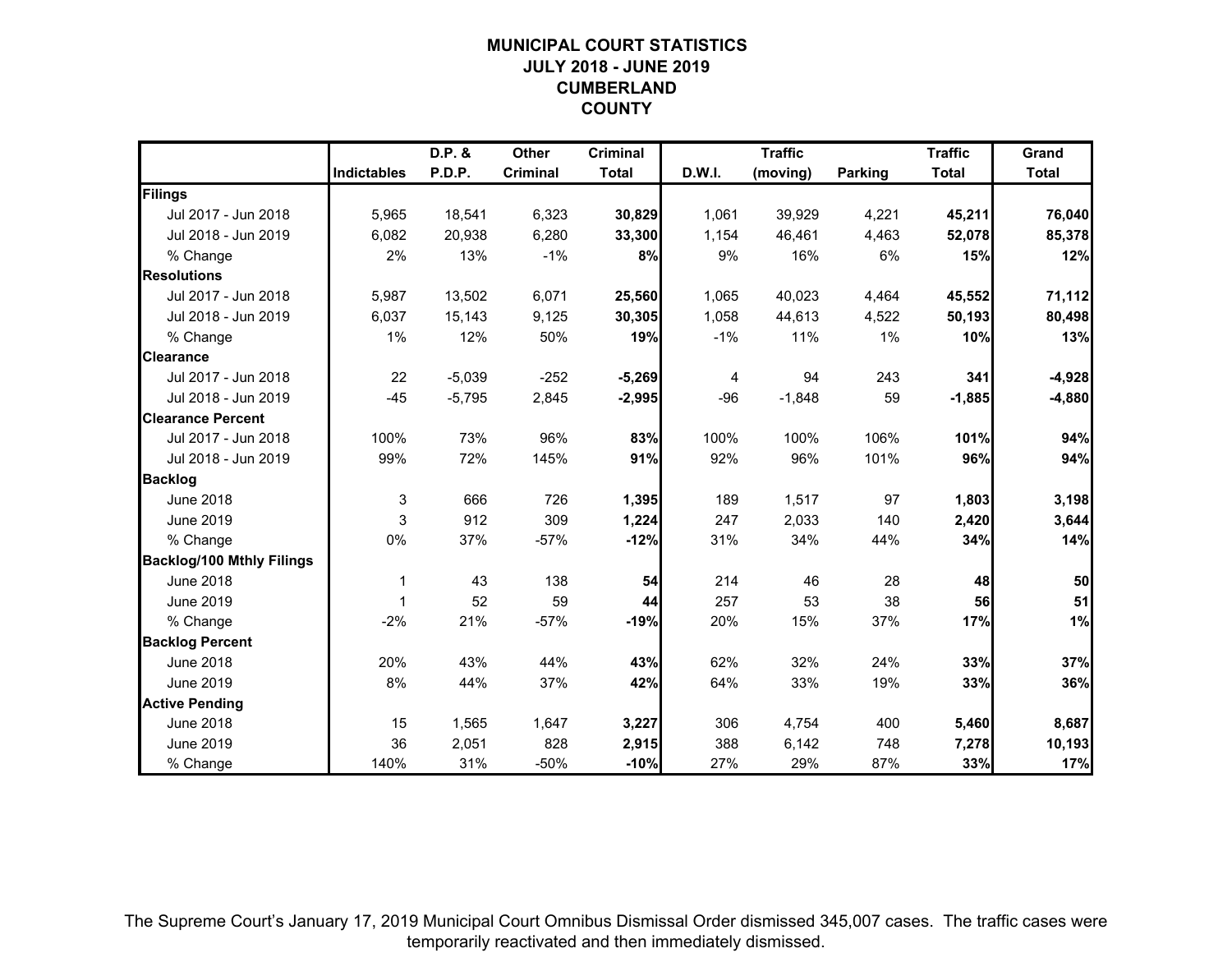### **MUNICIPAL COURT STATISTICSJULY 2018 - JUNE 2019ESSEXCOUNTY**

|                                  |                    | D.P. &   | Other    | <b>Criminal</b> |        | <b>Traffic</b> |                | <b>Traffic</b>  | Grand        |
|----------------------------------|--------------------|----------|----------|-----------------|--------|----------------|----------------|-----------------|--------------|
|                                  | <b>Indictables</b> | P.D.P.   | Criminal | <b>Total</b>    | D.W.I. | (moving)       | <b>Parking</b> | <b>Total</b>    | <b>Total</b> |
| Filings                          |                    |          |          |                 |        |                |                |                 |              |
| Jul 2017 - Jun 2018              | 27,037             | 40,448   | 42,814   | 110,299         | 1,245  | 292,371        | 608,043        | 901,659         | 1,011,958    |
| Jul 2018 - Jun 2019              | 26,706             | 42,707   | 44,618   | 114,031         | 1,331  | 349,870        | 659,290        | 1,010,491       | 1,124,522    |
| % Change                         | $-1%$              | 6%       | 4%       | 3%              | 7%     | 20%            | 8%             | 12%             | 11%          |
| <b>Resolutions</b>               |                    |          |          |                 |        |                |                |                 |              |
| Jul 2017 - Jun 2018              | 26.970             | 35,165   | 37,439   | 99,574          | 1,251  | 292,481        | 611,365        | 905,097         | 1,004,671    |
| Jul 2018 - Jun 2019              | 26,498             | 34,672   | 48,327   | 109,497         | 1,290  | 349,381        | 773,625        | 1,124,296       | 1,233,793    |
| % Change                         | $-2%$              | $-1%$    | 29%      | 10%             | 3%     | 19%            | 27%            | 24%             | 23%          |
| <b>Clearance</b>                 |                    |          |          |                 |        |                |                |                 |              |
| Jul 2017 - Jun 2018              | $-67$              | $-5,283$ | $-5,375$ | $-10,725$       | 6      | 110            | 3,322          | 3,438           | $-7,287$     |
| Jul 2018 - Jun 2019              | $-208$             | $-8,035$ | 3,709    | $-4,534$        | $-41$  | $-489$         | 114,335        | 113,805         | 109,271      |
| <b>Clearance Percent</b>         |                    |          |          |                 |        |                |                |                 |              |
| Jul 2017 - Jun 2018              | 100%               | 87%      | 87%      | 90%             | 100%   | 100%           | 101%           | 100%            | 99%          |
| Jul 2018 - Jun 2019              | 99%                | 81%      | 108%     | 96%             | 97%    | 100%           | 117%           | 111%            | 110%         |
| <b>Backlog</b>                   |                    |          |          |                 |        |                |                |                 |              |
| <b>June 2018</b>                 | 19                 | 2,091    | 3,821    | 5,931           | 160    | 7,422          | 13,281         | 20,863          | 26,794       |
| June 2019                        | 22                 | 3,341    | 4,557    | 7,920           | 187    | 6,956          | 18,091         | 25,234          | 33,154       |
| % Change                         | 16%                | 60%      | 19%      | 34%             | 17%    | $-6%$          | 36%            | 21%             | 24%          |
| <b>Backlog/100 Mthly Filings</b> |                    |          |          |                 |        |                |                |                 |              |
| <b>June 2018</b>                 | 1                  | 62       | 107      | 65              | 154    | 30             | 26             | 28              | 32           |
| <b>June 2019</b>                 | 1                  | 94       | 123      | 83              | 169    | 24             | 33             | 30 <sub>1</sub> | 35           |
| % Change                         | 17%                | 51%      | 14%      | 29%             | 9%     | $-22%$         | 26%            | 8%              | 11%          |
| <b>Backlog Percent</b>           |                    |          |          |                 |        |                |                |                 |              |
| <b>June 2018</b>                 | 18%                | 43%      | 48%      | 46%             | 56%    | 21%            | 21%            | 21%             | 24%          |
| June 2019                        | 16%                | 54%      | 55%      | 54%             | 54%    | 20%            | 24%            | 23%             | 26%          |
| <b>Active Pending</b>            |                    |          |          |                 |        |                |                |                 |              |
| <b>June 2018</b>                 | 105                | 4,911    | 7,904    | 12,920          | 288    | 34,618         | 63,405         | 98,311          | 111,231      |
| <b>June 2019</b>                 | 136                | 6,221    | 8,257    | 14,614          | 345    | 34,572         | 75,595         | 110,512         | 125,126      |
| % Change                         | 30%                | 27%      | 4%       | 13%             | 20%    | 0%             | 19%            | 12%             | 12%          |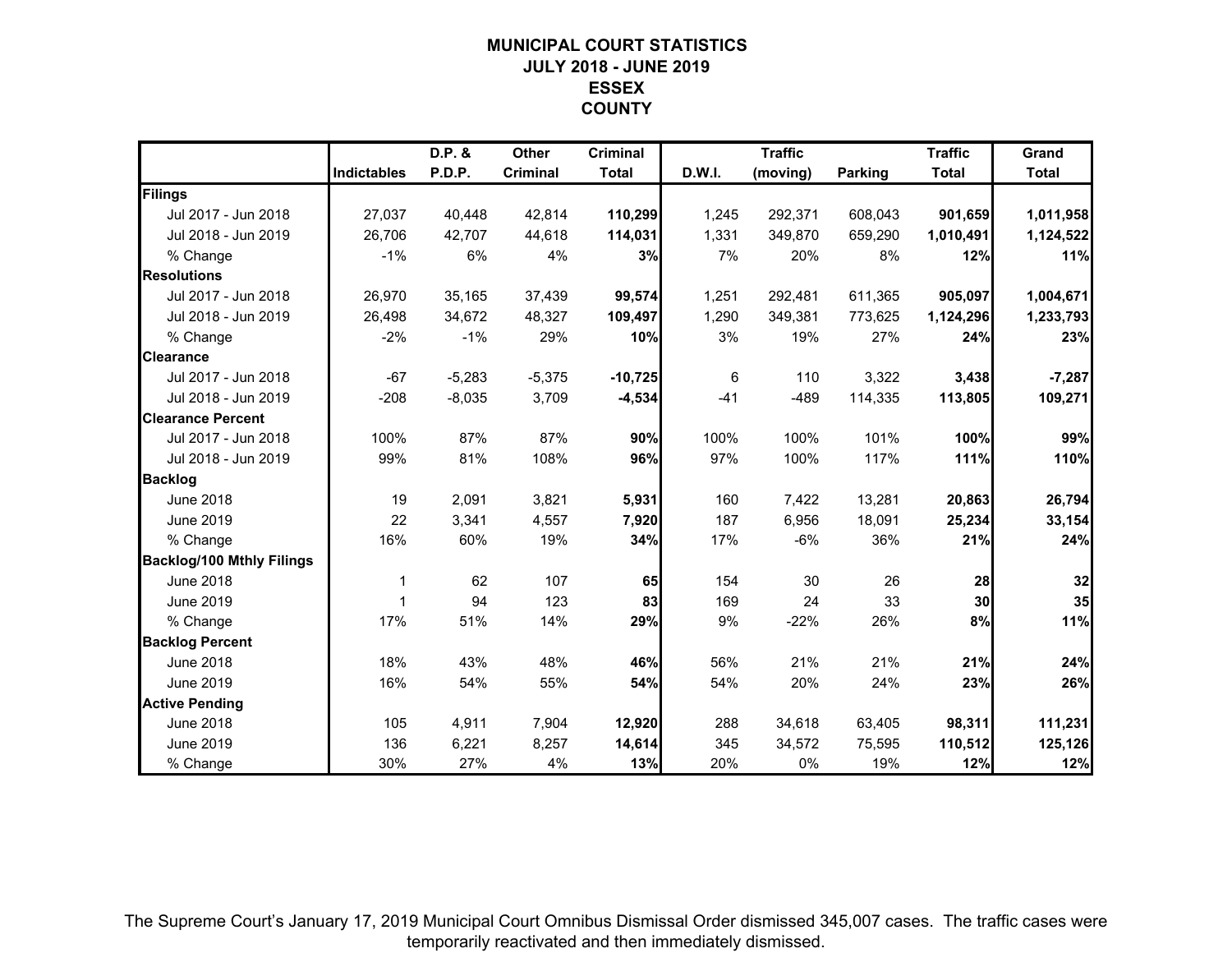### **MUNICIPAL COURT STATISTICSJULY 2018 - JUNE 2019GLOUCESTER COUNTY**

|                                  |                    | D.P. & | Other           | <b>Criminal</b> |        | <b>Traffic</b> |         | <b>Traffic</b> | Grand        |
|----------------------------------|--------------------|--------|-----------------|-----------------|--------|----------------|---------|----------------|--------------|
|                                  | <b>Indictables</b> | P.D.P. | <b>Criminal</b> | <b>Total</b>    | D.W.I. | (moving)       | Parking | <b>Total</b>   | <b>Total</b> |
| Filings                          |                    |        |                 |                 |        |                |         |                |              |
| Jul 2017 - Jun 2018              | 6,258              | 26,602 | 5,157           | 38,017          | 1,306  | 82,465         | 9,297   | 93,068         | 131,085      |
| Jul 2018 - Jun 2019              | 5,718              | 25,021 | 5,004           | 35,743          | 1,192  | 96,276         | 8,692   | 106,160        | 141,903      |
| % Change                         | $-9%$              | $-6%$  | $-3%$           | $-6%$           | $-9%$  | 17%            | $-7%$   | 14%            | 8%           |
| <b>Resolutions</b>               |                    |        |                 |                 |        |                |         |                |              |
| Jul 2017 - Jun 2018              | 6,193              | 28,005 | 6,983           | 41,181          | 1,282  | 81,843         | 9,130   | 92,255         | 133,436      |
| Jul 2018 - Jun 2019              | 5,566              | 27,086 | 7,948           | 40,600          | 1,193  | 96,541         | 9,673   | 107,407        | 148,007      |
| % Change                         | $-10%$             | $-3%$  | 14%             | $-1%$           | $-7%$  | 18%            | 6%      | 16%            | 11%          |
| <b>Clearance</b>                 |                    |        |                 |                 |        |                |         |                |              |
| Jul 2017 - Jun 2018              | $-65$              | 1,403  | 1,826           | 3,164           | $-24$  | $-622$         | $-167$  | $-813$         | 2,351        |
| Jul 2018 - Jun 2019              | $-152$             | 2,065  | 2,944           | 4,857           | 1      | 265            | 981     | 1,247          | 6,104        |
| <b>Clearance Percent</b>         |                    |        |                 |                 |        |                |         |                |              |
| Jul 2017 - Jun 2018              | 99%                | 105%   | 135%            | 108%            | 98%    | 99%            | 98%     | 99%            | 102%         |
| Jul 2018 - Jun 2019              | 97%                | 108%   | 159%            | 114%            | 100%   | 100%           | 111%    | 101%           | 104%         |
| <b>Backlog</b>                   |                    |        |                 |                 |        |                |         |                |              |
| <b>June 2018</b>                 | 10                 | 2,217  | 452             | 2,679           | 235    | 3,477          | 301     | 4,013          | 6,692        |
| June 2019                        | $\overline{c}$     | 2,162  | 584             | 2,748           | 253    | 3,421          | 235     | 3,909          | 6,657        |
| % Change                         | $-80%$             | $-2%$  | 29%             | 3%              | 8%     | $-2%$          | $-22%$  | $-3%$          | $-1%$        |
| <b>Backlog/100 Mthly Filings</b> |                    |        |                 |                 |        |                |         |                |              |
| <b>June 2018</b>                 | $\overline{2}$     | 100    | 105             | 85              | 216    | 51             | 39      | 52             | 61           |
| <b>June 2019</b>                 | $\Omega$           | 104    | 140             | 92              | 255    | 43             | 32      | 44             | 56           |
| % Change                         | $-78%$             | 4%     | 33%             | 9%              | 18%    | $-16%$         | $-16%$  | $-15%$         | $-8%$        |
| <b>Backlog Percent</b>           |                    |        |                 |                 |        |                |         |                |              |
| <b>June 2018</b>                 | 23%                | 56%    | 44%             | 53%             | 64%    | 35%            | 39%     | 36%            | 41%          |
| <b>June 2019</b>                 | 3%                 | 59%    | 64%             | 59%             | 66%    | 35%            | 28%     | 36%            | 43%          |
| <b>Active Pending</b>            |                    |        |                 |                 |        |                |         |                |              |
| <b>June 2018</b>                 | 44                 | 3,989  | 1,032           | 5,065           | 366    | 10,041         | 763     | 11,170         | 16,235       |
| <b>June 2019</b>                 | 59                 | 3,668  | 916             | 4,643           | 384    | 9,638          | 844     | 10,866         | 15,509       |
| % Change                         | 34%                | $-8%$  | $-11%$          | $-8%$           | 5%     | $-4%$          | 11%     | $-3%$          | $-4%$        |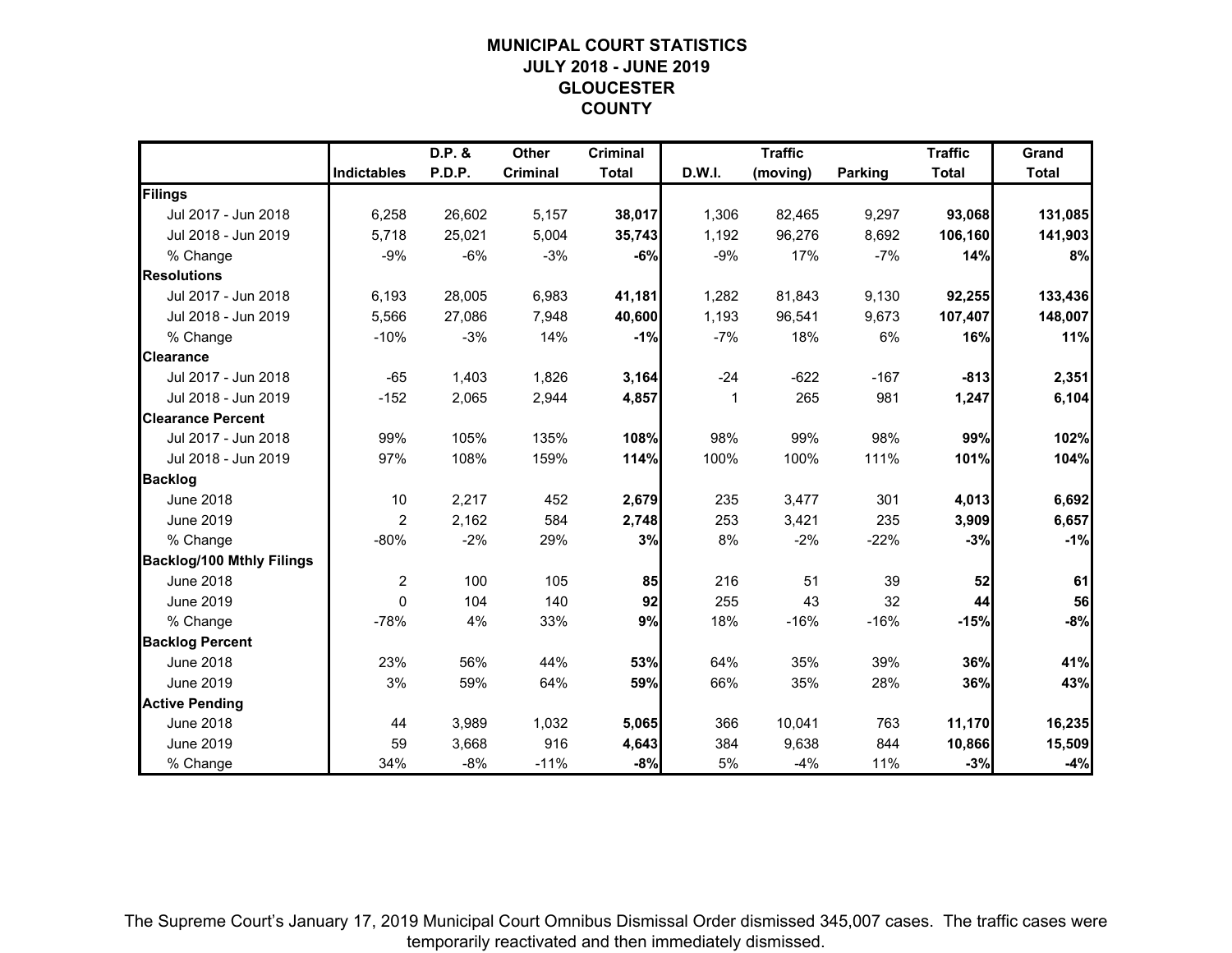### **MUNICIPAL COURT STATISTICSJULY 2018 - JUNE 2019HUDSONCOUNTY**

|                                  |             | D.P. &   | Other           | <b>Criminal</b> |        | <b>Traffic</b> |                | <b>Traffic</b> | Grand        |
|----------------------------------|-------------|----------|-----------------|-----------------|--------|----------------|----------------|----------------|--------------|
|                                  | Indictables | P.D.P.   | <b>Criminal</b> | <b>Total</b>    | D.W.I. | (moving)       | <b>Parking</b> | <b>Total</b>   | <b>Total</b> |
| Filings                          |             |          |                 |                 |        |                |                |                |              |
| Jul 2017 - Jun 2018              | 16,571      | 27,865   | 31,490          | 75,926          | 1,209  | 138,339        | 910,226        | 1,049,774      | 1,125,700    |
| Jul 2018 - Jun 2019              | 18,041      | 32,078   | 39,897          | 90,016          | 1,176  | 162,419        | 949,927        | 1,113,522      | 1,203,538    |
| % Change                         | 9%          | 15%      | 27%             | 19%             | $-3%$  | 17%            | 4%             | 6%             | 7%           |
| <b>Resolutions</b>               |             |          |                 |                 |        |                |                |                |              |
| Jul 2017 - Jun 2018              | 15,960      | 25,791   | 28,741          | 70,492          | 1,218  | 138,208        | 912,723        | 1,052,149      | 1,122,641    |
| Jul 2018 - Jun 2019              | 17,260      | 27,090   | 58,104          | 102,454         | 1,166  | 157,282        | 1,075,990      | 1,234,438      | 1,336,892    |
| % Change                         | 8%          | 5%       | 102%            | 45%             | $-4%$  | 14%            | 18%            | 17%            | 19%          |
| <b>Clearance</b>                 |             |          |                 |                 |        |                |                |                |              |
| Jul 2017 - Jun 2018              | $-611$      | $-2,074$ | $-2,749$        | $-5,434$        | 9      | $-131$         | 2,497          | 2,375          | $-3,059$     |
| Jul 2018 - Jun 2019              | $-781$      | $-4,988$ | 18,207          | 12,438          | $-10$  | $-5,137$       | 126,063        | 120,916        | 133,354      |
| <b>Clearance Percent</b>         |             |          |                 |                 |        |                |                |                |              |
| Jul 2017 - Jun 2018              | 96%         | 93%      | 91%             | 93%             | 101%   | 100%           | 100%           | 100%           | 100%         |
| Jul 2018 - Jun 2019              | 96%         | 84%      | 146%            | 114%            | 99%    | 97%            | 113%           | 111%           | 111%         |
| <b>Backlog</b>                   |             |          |                 |                 |        |                |                |                |              |
| <b>June 2018</b>                 | 10          | 1,946    | 2,133           | 4,089           | 112    | 5,827          | 25,145         | 31,084         | 35,173       |
| June 2019                        | 42          | 3,072    | 4,178           | 7,292           | 155    | 9,789          | 30,759         | 40,703         | 47,995       |
| % Change                         | 320%        | 58%      | 96%             | 78%             | 38%    | 68%            | 22%            | 31%            | 36%          |
| <b>Backlog/100 Mthly Filings</b> |             |          |                 |                 |        |                |                |                |              |
| <b>June 2018</b>                 | 1           | 84       | 81              | 65              | 111    | 51             | 33             | 36             | 37           |
| <b>June 2019</b>                 | 3           | 115      | 126             | 97              | 158    | 72             | 39             | 44             | 48           |
| % Change                         | 286%        | 37%      | 55%             | 50%             | 42%    | 43%            | 17%            | 23%            | 28%          |
| <b>Backlog Percent</b>           |             |          |                 |                 |        |                |                |                |              |
| <b>June 2018</b>                 | 20%         | 54%      | 38%             | 44%             | 47%    | 20%            | 25%            | 24%            | 25%          |
| <b>June 2019</b>                 | 41%         | 61%      | 53%             | 56%             | 58%    | 29%            | 28%            | 29%            | 31%          |
| <b>Active Pending</b>            |             |          |                 |                 |        |                |                |                |              |
| <b>June 2018</b>                 | 51          | 3,622    | 5,665           | 9,338           | 239    | 29,870         | 99,794         | 129,903        | 139,241      |
| <b>June 2019</b>                 | 102         | 5,067    | 7,920           | 13,089          | 266    | 34,256         | 108,234        | 142,756        | 155,845      |
| % Change                         | 100%        | 40%      | 40%             | 40%             | 11%    | 15%            | 8%             | 10%            | 12%          |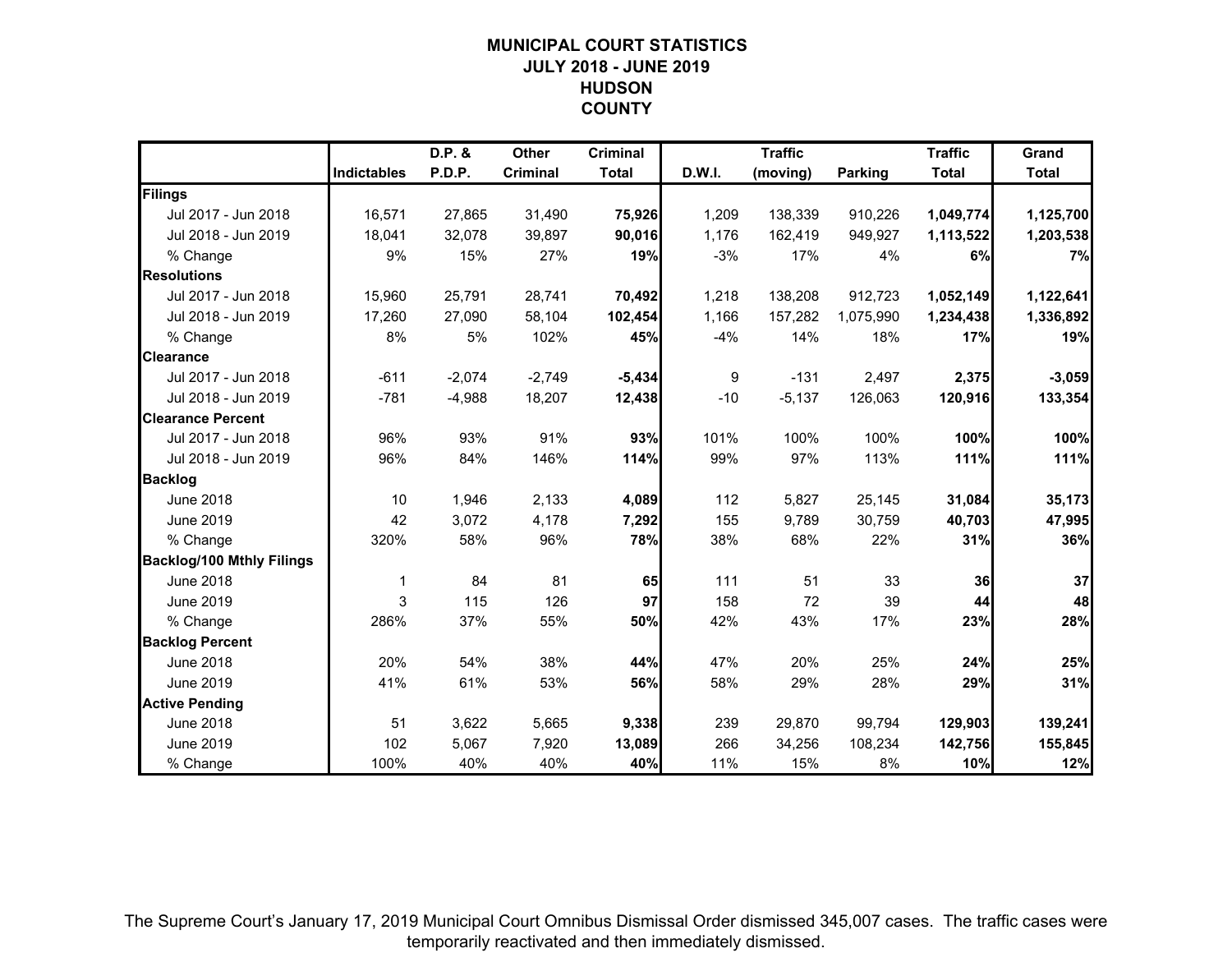### **MUNICIPAL COURT STATISTICSJULY 2018 - JUNE 2019HUNTERDONCOUNTY**

|                                  |                    | D.P. &   | Other           | <b>Criminal</b> |        | <b>Traffic</b> |         | <b>Traffic</b> | Grand        |
|----------------------------------|--------------------|----------|-----------------|-----------------|--------|----------------|---------|----------------|--------------|
|                                  | <b>Indictables</b> | P.D.P.   | <b>Criminal</b> | <b>Total</b>    | D.W.I. | (moving)       | Parking | <b>Total</b>   | <b>Total</b> |
| Filings                          |                    |          |                 |                 |        |                |         |                |              |
| Jul 2017 - Jun 2018              | 1,198              | 4,913    | 1,678           | 7,789           | 596    | 45,268         | 4,957   | 50,821         | 58,610       |
| Jul 2018 - Jun 2019              | 1,148              | 4,798    | 1,779           | 7,725           | 614    | 50,261         | 6,260   | 57,135         | 64,860       |
| % Change                         | $-4%$              | $-2%$    | 6%              | $-1%$           | 3%     | 11%            | 26%     | 12%            | 11%          |
| <b>Resolutions</b>               |                    |          |                 |                 |        |                |         |                |              |
| Jul 2017 - Jun 2018              | 1,173              | 3,527    | 1,654           | 6,354           | 573    | 45,173         | 4,854   | 50,600         | 56,954       |
| Jul 2018 - Jun 2019              | 1,145              | 3,315    | 2,590           | 7,050           | 593    | 49,888         | 6,379   | 56,860         | 63,910       |
| % Change                         | $-2%$              | $-6%$    | 57%             | 11%             | 3%     | 10%            | 31%     | 12%            | 12%          |
| <b>Clearance</b>                 |                    |          |                 |                 |        |                |         |                |              |
| Jul 2017 - Jun 2018              | $-25$              | $-1,386$ | $-24$           | $-1,435$        | $-23$  | $-95$          | $-103$  | $-221$         | $-1,656$     |
| Jul 2018 - Jun 2019              | $-3$               | $-1,483$ | 811             | $-675$          | $-21$  | $-373$         | 119     | $-275$         | $-950$       |
| <b>Clearance Percent</b>         |                    |          |                 |                 |        |                |         |                |              |
| Jul 2017 - Jun 2018              | 98%                | 72%      | 99%             | 82%             | 96%    | 100%           | 98%     | 100%           | 97%          |
| Jul 2018 - Jun 2019              | 100%               | 69%      | 146%            | 91%             | 97%    | 99%            | 102%    | 100%           | 99%          |
| <b>Backlog</b>                   |                    |          |                 |                 |        |                |         |                |              |
| <b>June 2018</b>                 | 4                  | 896      | 170             | 1,070           | 156    | 1,882          | 138     | 2,176          | 3,246        |
| <b>June 2019</b>                 | 4                  | 829      | 200             | 1,033           | 191    | 2,102          | 170     | 2,463          | 3,496        |
| % Change                         | 0%                 | $-7%$    | 18%             | $-3%$           | 22%    | 12%            | 23%     | 13%            | 8%           |
| <b>Backlog/100 Mthly Filings</b> |                    |          |                 |                 |        |                |         |                |              |
| <b>June 2018</b>                 | 4                  | 219      | 122             | 165             | 314    | 50             | 33      | 51             | 66           |
| <b>June 2019</b>                 | $\overline{4}$     | 207      | 135             | 160             | 373    | 50             | 33      | 52             | 65           |
| % Change                         | 4%                 | $-5%$    | 11%             | $-3%$           | 19%    | 1%             | $-2%$   | 1%             | $-3%$        |
| <b>Backlog Percent</b>           |                    |          |                 |                 |        |                |         |                |              |
| <b>June 2018</b>                 | 31%                | 71%      | 45%             | 65%             | 69%    | 37%            | 27%     | 38%            | 44%          |
| <b>June 2019</b>                 | 50%                | 68%      | 47%             | 62%             | 74%    | 39%            | 26%     | 39%            | 44%          |
| <b>Active Pending</b>            |                    |          |                 |                 |        |                |         |                |              |
| <b>June 2018</b>                 | 13                 | 1,261    | 382             | 1,656           | 227    | 5,068          | 507     | 5,802          | 7,458        |
| <b>June 2019</b>                 | 8                  | 1,223    | 422             | 1,653           | 259    | 5,445          | 662     | 6,366          | 8,019        |
| % Change                         | $-38%$             | $-3%$    | 10%             | 0%              | 14%    | 7%             | 31%     | 10%            | 8%           |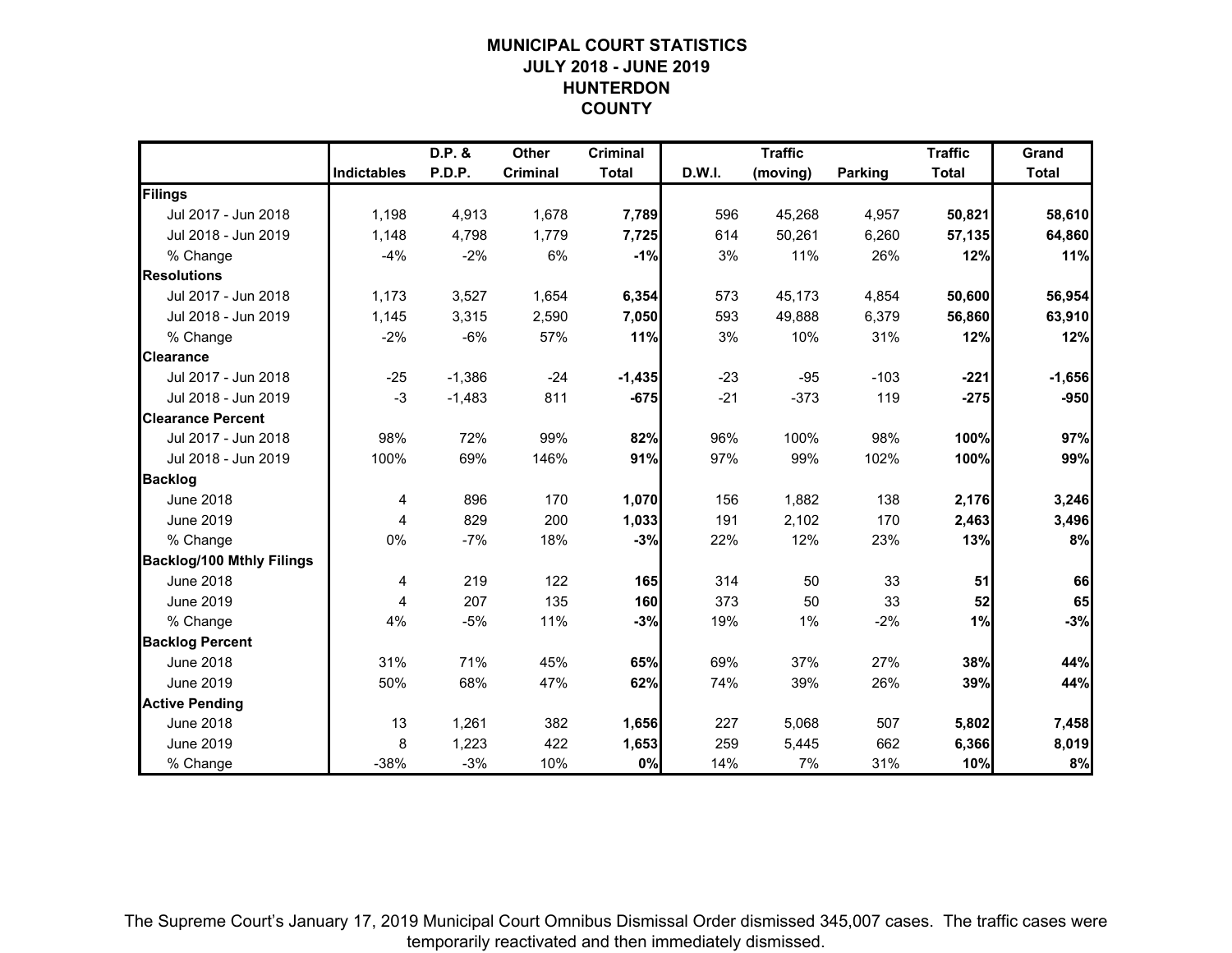### **MUNICIPAL COURT STATISTICSJULY 2018 - JUNE 2019MERCERCOUNTY**

|                                  |                    | D.P. & | Other    | <b>Criminal</b> |        | <b>Traffic</b> |         | <b>Traffic</b> | Grand        |
|----------------------------------|--------------------|--------|----------|-----------------|--------|----------------|---------|----------------|--------------|
|                                  | <b>Indictables</b> | P.D.P. | Criminal | <b>Total</b>    | D.W.I. | (moving)       | Parking | <b>Total</b>   | <b>Total</b> |
| Filings                          |                    |        |          |                 |        |                |         |                |              |
| Jul 2017 - Jun 2018              | 10,541             | 20,983 | 7,283    | 38,807          | 1,371  | 104,068        | 63,403  | 168,842        | 207,649      |
| Jul 2018 - Jun 2019              | 10,363             | 21,036 | 7,667    | 39,066          | 1,378  | 134,552        | 60,795  | 196,725        | 235,791      |
| % Change                         | $-2%$              | 0%     | 5%       | 1%              | 1%     | 29%            | $-4%$   | 17%            | 14%          |
| <b>Resolutions</b>               |                    |        |          |                 |        |                |         |                |              |
| Jul 2017 - Jun 2018              | 10,318             | 21,357 | 7,847    | 39,522          | 1,309  | 104,445        | 64,515  | 170,269        | 209,791      |
| Jul 2018 - Jun 2019              | 10,002             | 22,165 | 13,130   | 45,297          | 1,469  | 131,466        | 70,070  | 203,005        | 248,302      |
| % Change                         | $-3%$              | 4%     | 67%      | 15%             | 12%    | 26%            | 9%      | 19%            | 18%          |
| <b>Clearance</b>                 |                    |        |          |                 |        |                |         |                |              |
| Jul 2017 - Jun 2018              | $-223$             | 374    | 564      | 715             | $-62$  | 377            | 1,112   | 1,427          | 2,142        |
| Jul 2018 - Jun 2019              | $-361$             | 1,129  | 5,463    | 6,231           | 91     | $-3,086$       | 9,275   | 6,280          | 12,511       |
| <b>Clearance Percent</b>         |                    |        |          |                 |        |                |         |                |              |
| Jul 2017 - Jun 2018              | 98%                | 102%   | 108%     | 102%            | 95%    | 100%           | 102%    | 101%           | 101%         |
| Jul 2018 - Jun 2019              | 97%                | 105%   | 171%     | 116%            | 107%   | 98%            | 115%    | 103%           | 105%         |
| <b>Backlog</b>                   |                    |        |          |                 |        |                |         |                |              |
| June 2018                        | 57                 | 6,037  | 4,363    | 10,457          | 372    | 8,348          | 3,759   | 12,479         | 22,936       |
| June 2019                        | 26                 | 6,284  | 6,231    | 12,541          | 353    | 8,963          | 4,105   | 13,421         | 25,962       |
| % Change                         | $-54%$             | 4%     | 43%      | 20%             | $-5%$  | 7%             | 9%      | 8%             | 13%          |
| <b>Backlog/100 Mthly Filings</b> |                    |        |          |                 |        |                |         |                |              |
| <b>June 2018</b>                 | $\,6\,$            | 345    | 719      | 323             | 326    | 96             | 71      | 89             | 133          |
| <b>June 2019</b>                 | 3                  | 358    | 975      | 385             | 307    | 80             | 81      | 82             | 132          |
| % Change                         | $-54%$             | 4%     | 36%      | 19%             | $-6%$  | $-17%$         | 14%     | $-8%$          | 0%           |
| <b>Backlog Percent</b>           |                    |        |          |                 |        |                |         |                |              |
| <b>June 2018</b>                 | 66%                | 78%    | 81%      | 79%             | 70%    | 47%            | 44%     | 47%            | 57%          |
| <b>June 2019</b>                 | 30%                | 80%    | 91%      | 85%             | 71%    | 43%            | 43%     | 43%            | 57%          |
| <b>Active Pending</b>            |                    |        |          |                 |        |                |         |                |              |
| <b>June 2018</b>                 | 87                 | 7,701  | 5,380    | 13,168          | 532    | 17,677         | 8,534   | 26,743         | 39,911       |
| <b>June 2019</b>                 | 86                 | 7,878  | 6,839    | 14,803          | 497    | 20,990         | 9,487   | 30,974         | 45,777       |
| % Change                         | $-1%$              | 2%     | 27%      | 12%             | $-7%$  | 19%            | 11%     | 16%            | 15%          |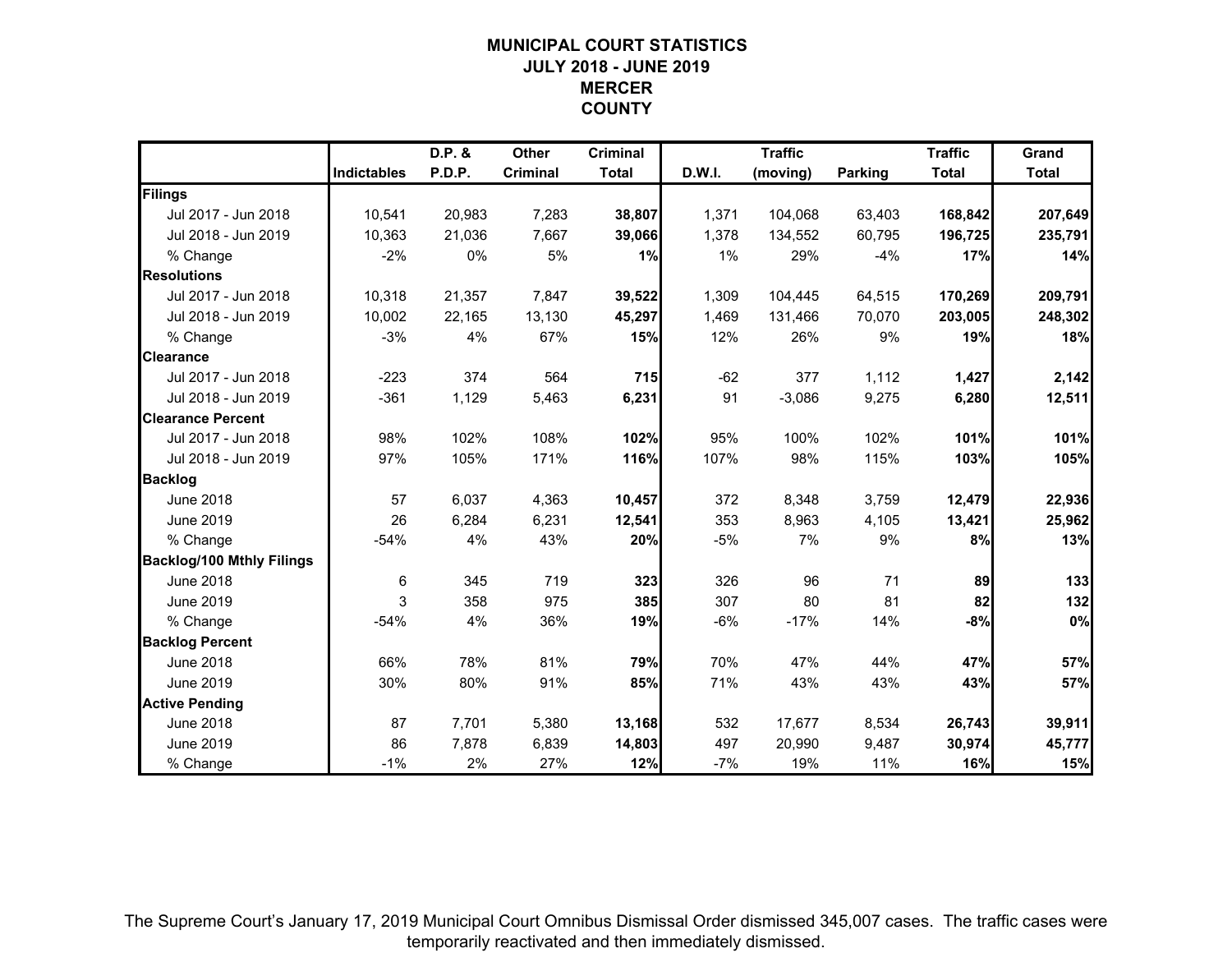### **MUNICIPAL COURT STATISTICSJULY 2018 - JUNE 2019MIDDLESEXCOUNTY**

|                                  |                    | D.P. &   | <b>Other</b>    | <b>Criminal</b> |        | <b>Traffic</b> |         | <b>Traffic</b> | Grand        |
|----------------------------------|--------------------|----------|-----------------|-----------------|--------|----------------|---------|----------------|--------------|
|                                  | <b>Indictables</b> | P.D.P.   | <b>Criminal</b> | <b>Total</b>    | D.W.I. | (moving)       | Parking | <b>Total</b>   | <b>Total</b> |
| Filings                          |                    |          |                 |                 |        |                |         |                |              |
| Jul 2017 - Jun 2018              | 11,276             | 31,190   | 14,591          | 57,057          | 2,400  | 226,991        | 133,487 | 362,878        | 419,935      |
| Jul 2018 - Jun 2019              | 11.787             | 29,262   | 15,626          | 56,675          | 2,317  | 244,215        | 127.421 | 373,953        | 430,628      |
| % Change                         | 5%                 | $-6%$    | 7%              | $-1%$           | $-3%$  | 8%             | $-5%$   | 3%             | 3%           |
| <b>Resolutions</b>               |                    |          |                 |                 |        |                |         |                |              |
| Jul 2017 - Jun 2018              | 10.909             | 26,950   | 15,494          | 53,353          | 2,445  | 232,015        | 136,080 | 370,540        | 423,893      |
| Jul 2018 - Jun 2019              | 11,395             | 25,244   | 20,095          | 56,734          | 2,210  | 246,215        | 139,186 | 387,611        | 444,345      |
| % Change                         | 4%                 | $-6%$    | 30%             | 6%              | $-10%$ | 6%             | 2%      | <b>5%</b>      | 5%           |
| <b>Clearance</b>                 |                    |          |                 |                 |        |                |         |                |              |
| Jul 2017 - Jun 2018              | $-367$             | $-4,240$ | 903             | $-3,704$        | 45     | 5,024          | 2,593   | 7,662          | 3,958        |
| Jul 2018 - Jun 2019              | $-392$             | $-4,018$ | 4,469           | 59              | $-107$ | 2,000          | 11,765  | 13,658         | 13,717       |
| <b>Clearance Percent</b>         |                    |          |                 |                 |        |                |         |                |              |
| Jul 2017 - Jun 2018              | 97%                | 86%      | 106%            | 94%             | 102%   | 102%           | 102%    | 102%           | 101%         |
| Jul 2018 - Jun 2019              | 97%                | 86%      | 129%            | 100%            | 95%    | 101%           | 109%    | 104%           | 103%         |
| <b>Backlog</b>                   |                    |          |                 |                 |        |                |         |                |              |
| <b>June 2018</b>                 | 62                 | 4,724    | 1,678           | 6,464           | 394    | 11,078         | 9,924   | 21,396         | 27,860       |
| June 2019                        | 18                 | 4,224    | 2,135           | 6,377           | 456    | 9,094          | 8,442   | 17,992         | 24,369       |
| % Change                         | $-71%$             | $-11%$   | 27%             | $-1%$           | 16%    | $-18%$         | $-15%$  | $-16%$         | $-13%$       |
| <b>Backlog/100 Mthly Filings</b> |                    |          |                 |                 |        |                |         |                |              |
| <b>June 2018</b>                 | 7                  | 182      | 138             | 136             | 197    | 59             | 89      | 71             | 80           |
| <b>June 2019</b>                 | 2                  | 173      | 164             | 135             | 236    | 45             | 80      | 58             | 68           |
| % Change                         | $-72%$             | $-5%$    | 19%             | $-1%$           | 20%    | $-24%$         | $-11%$  | $-18%$         | $-15%$       |
| <b>Backlog Percent</b>           |                    |          |                 |                 |        |                |         |                |              |
| <b>June 2018</b>                 | 47%                | 71%      | 58%             | 66%             | 61%    | 40%            | 53%     | 45%            | 49%          |
| June 2019                        | 19%                | 72%      | 58%             | 66%             | 59%    | 35%            | 48%     | 41%            | 45%          |
| <b>Active Pending</b>            |                    |          |                 |                 |        |                |         |                |              |
| <b>June 2018</b>                 | 131                | 6,696    | 2,913           | 9,740           | 651    | 27,933         | 18,659  | 47,243         | 56,983       |
| <b>June 2019</b>                 | 97                 | 5,867    | 3,684           | 9,648           | 768    | 25,757         | 17,561  | 44,086         | 53,734       |
| % Change                         | $-26%$             | $-12%$   | 26%             | $-1%$           | 18%    | $-8%$          | $-6%$   | $-7%$          | $-6%$        |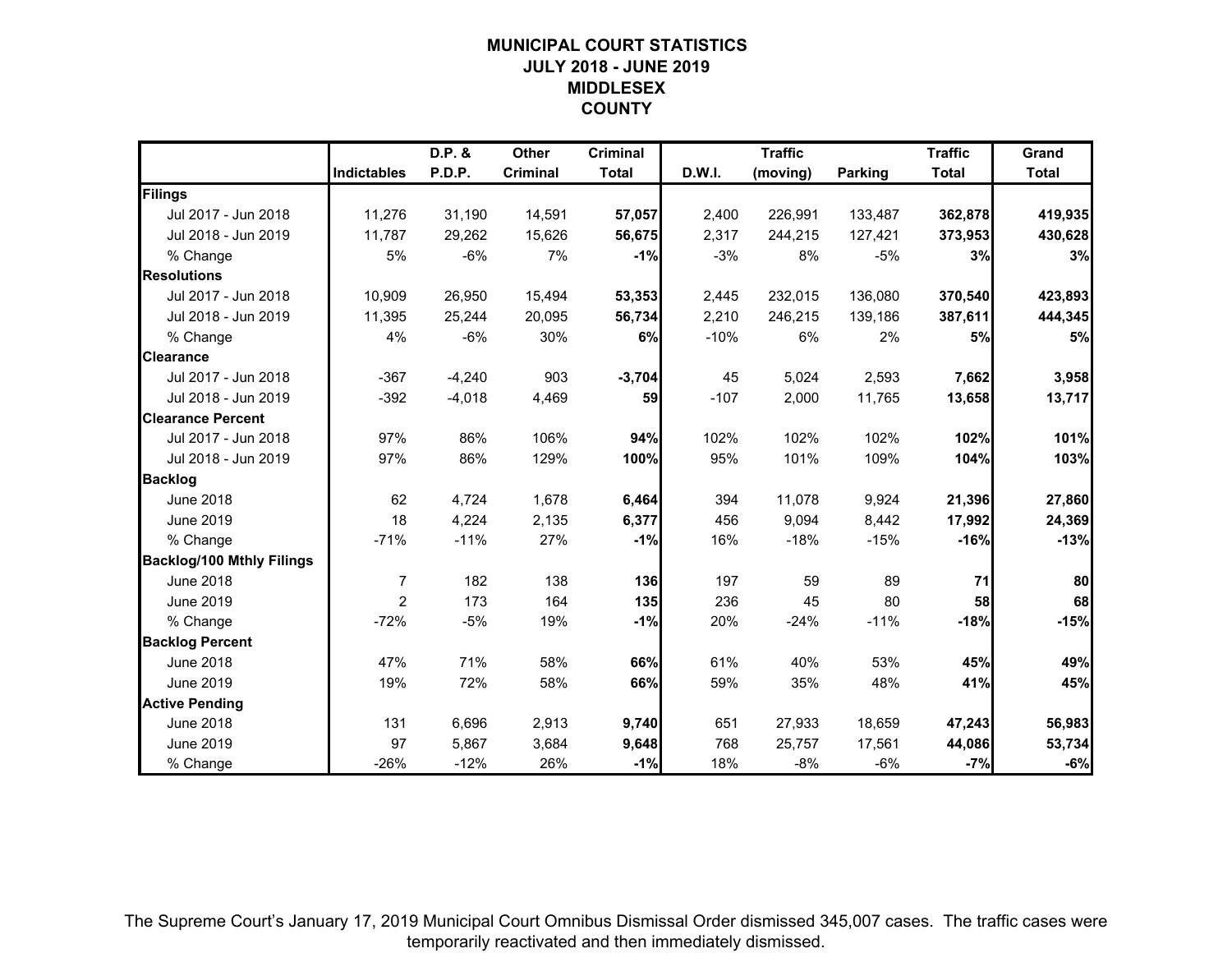### **MUNICIPAL COURT STATISTICSJULY 2018 - JUNE 2019MONMOUTHCOUNTY**

|                                  |                    | D.P. &   | Other           | <b>Criminal</b> |        | <b>Traffic</b> |                | <b>Traffic</b> | Grand        |
|----------------------------------|--------------------|----------|-----------------|-----------------|--------|----------------|----------------|----------------|--------------|
|                                  | <b>Indictables</b> | P.D.P.   | <b>Criminal</b> | <b>Total</b>    | D.W.I. | (moving)       | <b>Parking</b> | <b>Total</b>   | <b>Total</b> |
| Filings                          |                    |          |                 |                 |        |                |                |                |              |
| Jul 2017 - Jun 2018              | 10,922             | 38,589   | 17,362          | 66,873          | 2,720  | 202,404        | 83,395         | 288,519        | 355,392      |
| Jul 2018 - Jun 2019              | 10.465             | 39.620   | 15,260          | 65,345          | 2.755  | 213.573        | 90.620         | 306,948        | 372,293      |
| % Change                         | $-4%$              | 3%       | $-12%$          | $-2%$           | 1%     | 6%             | 9%             | 6%             | 5%           |
| <b>Resolutions</b>               |                    |          |                 |                 |        |                |                |                |              |
| Jul 2017 - Jun 2018              | 10,783             | 31,148   | 21,904          | 63,835          | 2,661  | 201,365        | 83,596         | 287,622        | 351,457      |
| Jul 2018 - Jun 2019              | 10,458             | 29,651   | 22,550          | 62,659          | 2,647  | 212,474        | 92,208         | 307,329        | 369,988      |
| % Change                         | $-3%$              | $-5%$    | 3%              | $-2%$           | $-1%$  | 6%             | 10%            | 7%             | 5%           |
| <b>Clearance</b>                 |                    |          |                 |                 |        |                |                |                |              |
| Jul 2017 - Jun 2018              | $-139$             | $-7,441$ | 4,542           | $-3,038$        | $-59$  | $-1,039$       | 201            | $-897$         | $-3,935$     |
| Jul 2018 - Jun 2019              | $-7$               | $-9,969$ | 7,290           | $-2,686$        | $-108$ | $-1,099$       | 1,588          | 381            | $-2,305$     |
| <b>Clearance Percent</b>         |                    |          |                 |                 |        |                |                |                |              |
| Jul 2017 - Jun 2018              | 99%                | 81%      | 126%            | 95%             | 98%    | 99%            | 100%           | 100%           | 99%          |
| Jul 2018 - Jun 2019              | 100%               | 75%      | 148%            | 96%             | 96%    | 99%            | 102%           | 100%           | 99%          |
| <b>Backlog</b>                   |                    |          |                 |                 |        |                |                |                |              |
| <b>June 2018</b>                 | 19                 | 2,158    | 590             | 2,767           | 468    | 5,779          | 1,172          | 7,419          | 10,186       |
| <b>June 2019</b>                 | 6                  | 2,733    | 896             | 3,635           | 567    | 6,834          | 1,471          | 8,872          | 12,507       |
| % Change                         | $-68%$             | 27%      | 52%             | 31%             | 21%    | 18%            | 26%            | 20%            | 23%          |
| <b>Backlog/100 Mthly Filings</b> |                    |          |                 |                 |        |                |                |                |              |
| <b>June 2018</b>                 | $\overline{c}$     | 67       | 41              | 50              | 206    | 34             | 17             | 31             | 34           |
| <b>June 2019</b>                 | 1                  | 83       | 70              | 67              | 247    | 38             | 19             | 35             | 40           |
| % Change                         | $-67%$             | 23%      | 73%             | 34%             | 20%    | 12%            | 16%            | 12%            | 17%          |
| <b>Backlog Percent</b>           |                    |          |                 |                 |        |                |                |                |              |
| <b>June 2018</b>                 | 25%                | 45%      | 24%             | 37%             | 57%    | 27%            | 16%            | 25%            | 28%          |
| <b>June 2019</b>                 | 10%                | 51%      | 33%             | 45%             | 60%    | 31%            | 17%            | 28%            | 31%          |
| <b>Active Pending</b>            |                    |          |                 |                 |        |                |                |                |              |
| <b>June 2018</b>                 | 77                 | 4,802    | 2,504           | 7,383           | 828    | 21,233         | 7,312          | 29,373         | 36,756       |
| <b>June 2019</b>                 | 60                 | 5,371    | 2,703           | 8,134           | 941    | 22,208         | 8,890          | 32,039         | 40,173       |
| % Change                         | $-22%$             | 12%      | 8%              | 10%             | 14%    | 5%             | 22%            | 9%             | 9%           |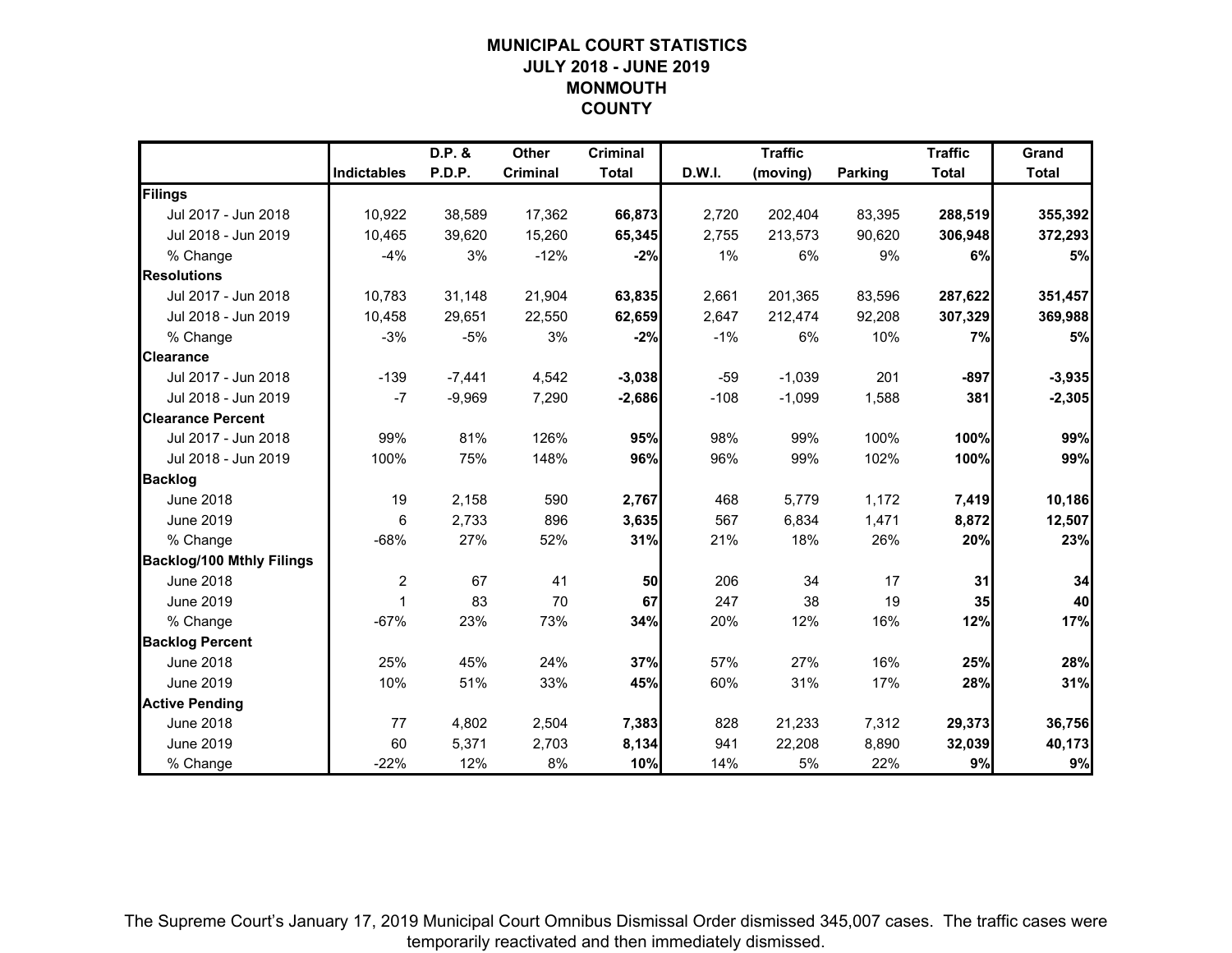### **MUNICIPAL COURT STATISTICSJULY 2018 - JUNE 2019MORRISCOUNTY**

|                                  |                    | D.P. &   | Other           | <b>Criminal</b> |        | <b>Traffic</b> |                | <b>Traffic</b> | Grand        |
|----------------------------------|--------------------|----------|-----------------|-----------------|--------|----------------|----------------|----------------|--------------|
|                                  | <b>Indictables</b> | P.D.P.   | <b>Criminal</b> | <b>Total</b>    | D.W.I. | (moving)       | <b>Parking</b> | <b>Total</b>   | <b>Total</b> |
| Filings                          |                    |          |                 |                 |        |                |                |                |              |
| Jul 2017 - Jun 2018              | 4,823              | 16,071   | 10,026          | 30,920          | 1,972  | 117,976        | 51,823         | 171,771        | 202,691      |
| Jul 2018 - Jun 2019              | 5,141              | 15,778   | 9,627           | 30,546          | 1,823  | 129,666        | 53,771         | 185,260        | 215,806      |
| % Change                         | 7%                 | $-2%$    | $-4%$           | $-1%$           | $-8%$  | 10%            | 4%             | 8%             | 6%           |
| <b>Resolutions</b>               |                    |          |                 |                 |        |                |                |                |              |
| Jul 2017 - Jun 2018              | 4,798              | 13,261   | 10,106          | 28,165          | 1,988  | 118,440        | 52,747         | 173,175        | 201,340      |
| Jul 2018 - Jun 2019              | 5,092              | 12,193   | 10,914          | 28,199          | 1,901  | 129,899        | 54,555         | 186,355        | 214,554      |
| % Change                         | 6%                 | $-8%$    | 8%              | 0%              | $-4%$  | 10%            | 3%             | 8%             | 7%           |
| <b>Clearance</b>                 |                    |          |                 |                 |        |                |                |                |              |
| Jul 2017 - Jun 2018              | $-25$              | $-2,810$ | 80              | $-2,755$        | 16     | 464            | 924            | 1,404          | $-1,351$     |
| Jul 2018 - Jun 2019              | $-49$              | $-3,585$ | 1,287           | $-2,347$        | 78     | 233            | 784            | 1,095          | $-1,252$     |
| <b>Clearance Percent</b>         |                    |          |                 |                 |        |                |                |                |              |
| Jul 2017 - Jun 2018              | 99%                | 83%      | 101%            | 91%             | 101%   | 100%           | 102%           | 101%           | 99%          |
| Jul 2018 - Jun 2019              | 99%                | 77%      | 113%            | 92%             | 104%   | 100%           | 101%           | 101%           | 99%          |
| <b>Backlog</b>                   |                    |          |                 |                 |        |                |                |                |              |
| <b>June 2018</b>                 | 36                 | 1,504    | 498             | 2,038           | 355    | 2,945          | 1,255          | 4,555          | 6,593        |
| <b>June 2019</b>                 | 9                  | 1,545    | 566             | 2,120           | 312    | 3,053          | 1,263          | 4,628          | 6,748        |
| % Change                         | $-75%$             | 3%       | 14%             | 4%              | $-12%$ | 4%             | 1%             | 2%             | 2%           |
| <b>Backlog/100 Mthly Filings</b> |                    |          |                 |                 |        |                |                |                |              |
| <b>June 2018</b>                 | 9                  | 112      | 60              | 79              | 216    | 30             | 29             | 32             | 39           |
| <b>June 2019</b>                 | 2                  | 118      | 71              | 83              | 205    | 28             | 28             | 30             | 38           |
| % Change                         | $-77%$             | 5%       | 18%             | 5%              | $-5%$  | $-6%$          | $-3%$          | $-6%$          | $-4%$        |
| <b>Backlog Percent</b>           |                    |          |                 |                 |        |                |                |                |              |
| <b>June 2018</b>                 | 86%                | 57%      | 35%             | 50%             | 60%    | 26%            | 30%            | 28%            | 32%          |
| <b>June 2019</b>                 | 28%                | 63%      | 40%             | 54%             | 61%    | 27%            | 28%            | 29%            | 34%          |
| <b>Active Pending</b>            |                    |          |                 |                 |        |                |                |                |              |
| <b>June 2018</b>                 | 42                 | 2,642    | 1,430           | 4,114           | 596    | 11,502         | 4,131          | 16,229         | 20,343       |
| <b>June 2019</b>                 | 32                 | 2,456    | 1,411           | 3,899           | 515    | 11,136         | 4,443          | 16,094         | 19,993       |
| % Change                         | $-24%$             | $-7%$    | $-1%$           | $-5%$           | $-14%$ | $-3%$          | 8%             | $-1%$          | $-2%$        |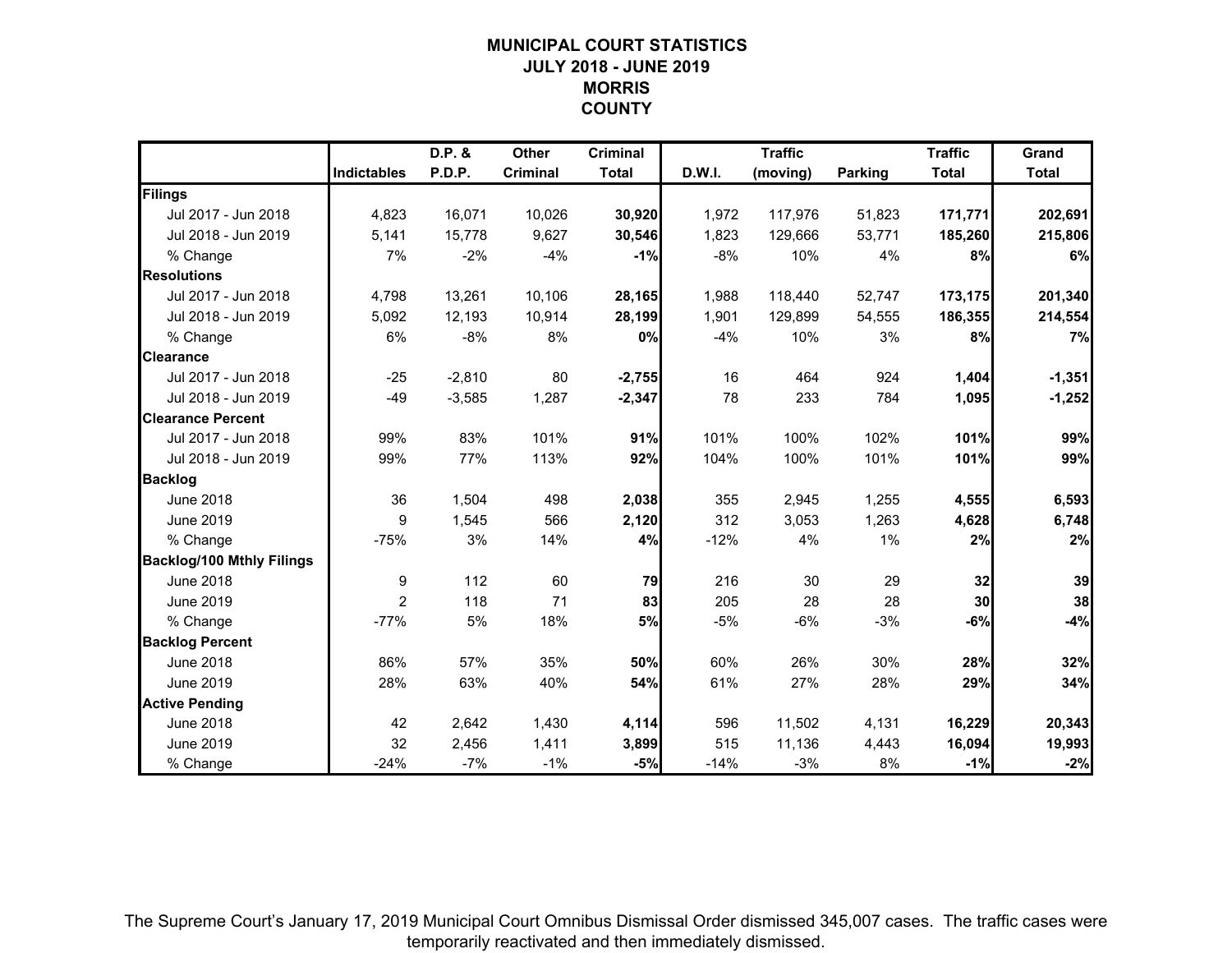### **MUNICIPAL COURT STATISTICSJULY 2018 - JUNE 2019OCEANCOUNTY**

|                                  |                    | D.P. &   | Other    | <b>Criminal</b> |        | <b>Traffic</b> |         | <b>Traffic</b> | Grand        |
|----------------------------------|--------------------|----------|----------|-----------------|--------|----------------|---------|----------------|--------------|
|                                  | <b>Indictables</b> | P.D.P.   | Criminal | <b>Total</b>    | D.W.I. | (moving)       | Parking | <b>Total</b>   | <b>Total</b> |
| Filings                          |                    |          |          |                 |        |                |         |                |              |
| Jul 2017 - Jun 2018              | 8,225              | 22,495   | 7,806    | 38,526          | 1,935  | 96,323         | 34,580  | 132,838        | 171,364      |
| Jul 2018 - Jun 2019              | 8,147              | 21,606   | 7,772    | 37,525          | 1.946  | 111,002        | 32,388  | 145,336        | 182,861      |
| % Change                         | $-1%$              | $-4%$    | 0%       | $-3%$           | 1%     | 15%            | $-6%$   | 9%             | 7%           |
| <b>Resolutions</b>               |                    |          |          |                 |        |                |         |                |              |
| Jul 2017 - Jun 2018              | 8,157              | 16,330   | 11,252   | 35,739          | 1,873  | 95,749         | 34,172  | 131,794        | 167,533      |
| Jul 2018 - Jun 2019              | 8,070              | 14,551   | 11,889   | 34,510          | 1,845  | 109,231        | 35,407  | 146,483        | 180,993      |
| % Change                         | $-1%$              | $-11%$   | 6%       | $-3%$           | $-1%$  | 14%            | 4%      | 11%            | 8%           |
| <b>Clearance</b>                 |                    |          |          |                 |        |                |         |                |              |
| Jul 2017 - Jun 2018              | $-68$              | $-6,165$ | 3,446    | $-2,787$        | $-62$  | $-574$         | $-408$  | $-1,044$       | $-3,831$     |
| Jul 2018 - Jun 2019              | $-77$              | $-7,055$ | 4,117    | $-3,015$        | $-101$ | $-1,771$       | 3,019   | 1,147          | $-1,868$     |
| <b>Clearance Percent</b>         |                    |          |          |                 |        |                |         |                |              |
| Jul 2017 - Jun 2018              | 99%                | 73%      | 144%     | 93%             | 97%    | 99%            | 99%     | 99%            | 98%          |
| Jul 2018 - Jun 2019              | 99%                | 67%      | 153%     | 92%             | 95%    | 98%            | 109%    | 101%           | 99%          |
| <b>Backlog</b>                   |                    |          |          |                 |        |                |         |                |              |
| June 2018                        | 1                  | 1,374    | 822      | 2,197           | 423    | 3,635          | 1,524   | 5,582          | 7,779        |
| June 2019                        | 1                  | 1,434    | 1,008    | 2,443           | 486    | 4,407          | 2,283   | 7,176          | 9,619        |
| % Change                         | 0%                 | 4%       | 23%      | 11%             | 15%    | 21%            | 50%     | 29%            | 24%          |
| <b>Backlog/100 Mthly Filings</b> |                    |          |          |                 |        |                |         |                |              |
| <b>June 2018</b>                 | 0                  | 73       | 126      | 68              | 262    | 45             | 53      | 50             | 54           |
| <b>June 2019</b>                 | $\Omega$           | 80       | 156      | 78              | 300    | 48             | 85      | 59             | 63           |
| % Change                         | 1%                 | 9%       | 23%      | 14%             | 14%    | 5%             | 60%     | 18%            | 16%          |
| <b>Backlog Percent</b>           |                    |          |          |                 |        |                |         |                |              |
| <b>June 2018</b>                 | 3%                 | 52%      | 47%      | 49%             | 63%    | 32%            | 24%     | 30%            | 34%          |
| <b>June 2019</b>                 | 2%                 | 52%      | 48%      | 50%             | 65%    | 35%            | 42%     | 38%            | 41%          |
| <b>Active Pending</b>            |                    |          |          |                 |        |                |         |                |              |
| <b>June 2018</b>                 | 33                 | 2,663    | 1,755    | 4,451           | 669    | 11,464         | 6,424   | 18,557         | 23,008       |
| <b>June 2019</b>                 | 63                 | 2,756    | 2,079    | 4,898           | 746    | 12,659         | 5,384   | 18,789         | 23,687       |
| % Change                         | 91%                | 3%       | 18%      | 10%             | 12%    | 10%            | $-16%$  | 1%             | 3%           |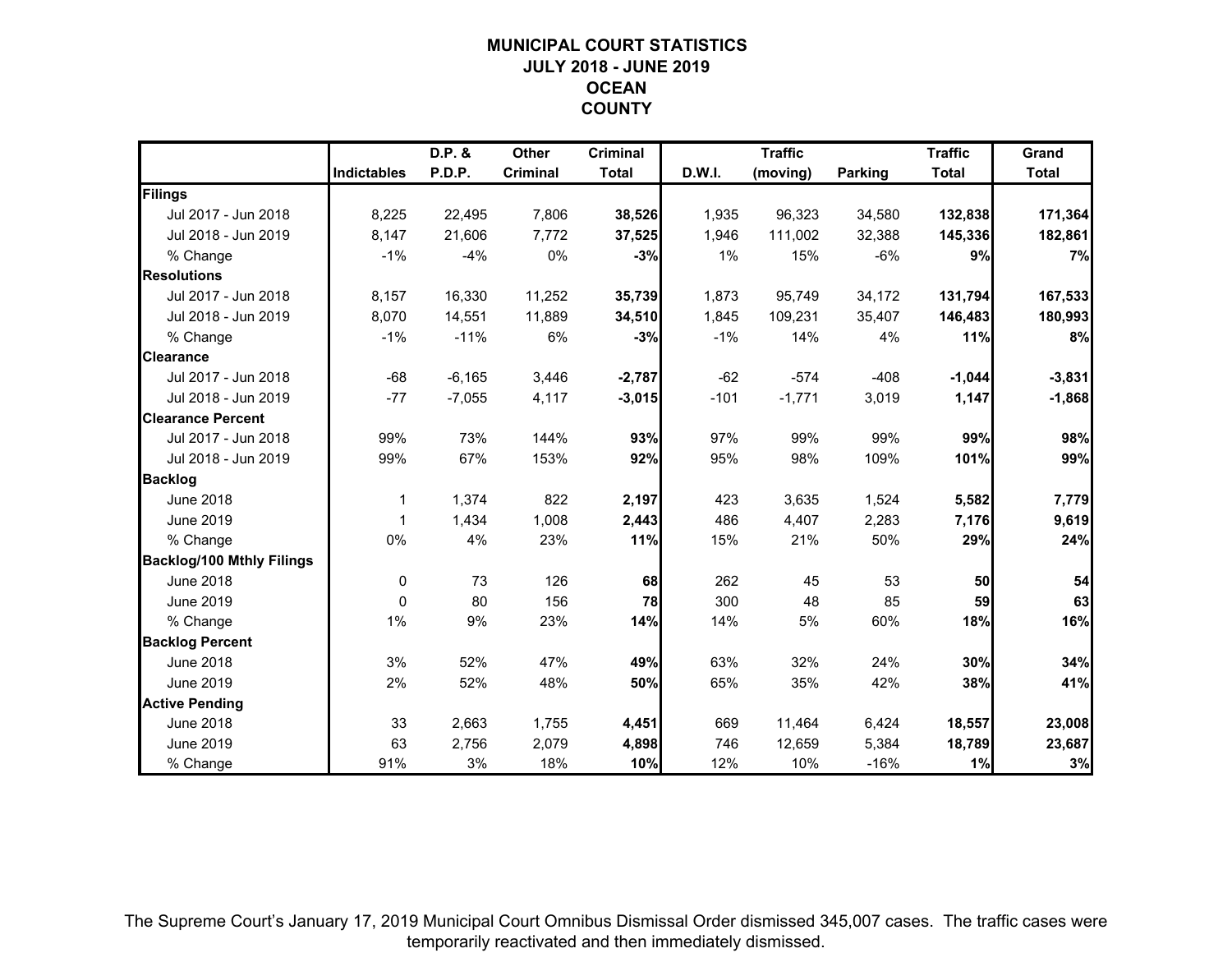### **MUNICIPAL COURT STATISTICSJULY 2018 - JUNE 2019PASSAICCOUNTY**

|                                  |                    | D.P. &   | Other           | <b>Criminal</b> |        | <b>Traffic</b> |                | <b>Traffic</b> | Grand        |
|----------------------------------|--------------------|----------|-----------------|-----------------|--------|----------------|----------------|----------------|--------------|
|                                  | <b>Indictables</b> | P.D.P.   | <b>Criminal</b> | <b>Total</b>    | D.W.I. | (moving)       | <b>Parking</b> | <b>Total</b>   | <b>Total</b> |
| Filings                          |                    |          |                 |                 |        |                |                |                |              |
| Jul 2017 - Jun 2018              | 18,633             | 25,097   | 14,807          | 58,537          | 1,232  | 112,659        | 201,622        | 315,513        | 374,050      |
| Jul 2018 - Jun 2019              | 16,192             | 26.949   | 13,716          | 56,857          | 1,073  | 147,419        | 200.609        | 349,101        | 405,958      |
| % Change                         | $-13%$             | 7%       | $-7%$           | $-3%$           | $-13%$ | 31%            | $-1%$          | 11%            | 9%           |
| <b>Resolutions</b>               |                    |          |                 |                 |        |                |                |                |              |
| Jul 2017 - Jun 2018              | 18,471             | 22,708   | 13,304          | 54,483          | 1,319  | 115,090        | 192,591        | 309,000        | 363,483      |
| Jul 2018 - Jun 2019              | 16,111             | 21,994   | 18,471          | 56,576          | 1,086  | 144,863        | 228,498        | 374,447        | 431,023      |
| % Change                         | $-13%$             | $-3%$    | 39%             | 4%              | $-18%$ | 26%            | 19%            | 21%            | 19%          |
| <b>Clearance</b>                 |                    |          |                 |                 |        |                |                |                |              |
| Jul 2017 - Jun 2018              | $-162$             | $-2,389$ | $-1,503$        | $-4,054$        | 87     | 2,431          | $-9,031$       | $-6,513$       | $-10,567$    |
| Jul 2018 - Jun 2019              | $-81$              | $-4,955$ | 4,755           | $-281$          | 13     | $-2,556$       | 27,889         | 25,346         | 25,065       |
| <b>Clearance Percent</b>         |                    |          |                 |                 |        |                |                |                |              |
| Jul 2017 - Jun 2018              | 99%                | 90%      | 90%             | 93%             | 107%   | 102%           | 96%            | 98%            | 97%          |
| Jul 2018 - Jun 2019              | 99%                | 82%      | 135%            | 100%            | 101%   | 98%            | 114%           | 107%           | 106%         |
| <b>Backlog</b>                   |                    |          |                 |                 |        |                |                |                |              |
| <b>June 2018</b>                 | 59                 | 1,687    | 687             | 2,433           | 151    | 3,079          | 6,224          | 9,454          | 11,887       |
| <b>June 2019</b>                 | 44                 | 1,988    | 1,158           | 3,190           | 172    | 3,817          | 7,628          | 11,617         | 14,807       |
| % Change                         | $-25%$             | 18%      | 69%             | 31%             | 14%    | 24%            | 23%            | 23%            | 25%          |
| <b>Backlog/100 Mthly Filings</b> |                    |          |                 |                 |        |                |                |                |              |
| <b>June 2018</b>                 | 4                  | 81       | 56              | 50              | 147    | 33             | 37             | 36             | 38           |
| <b>June 2019</b>                 | 3                  | 89       | 101             | 67              | 192    | 31             | 46             | 40             | 44           |
| % Change                         | $-14%$             | 10%      | 82%             | 35%             | 31%    | $-5%$          | 23%            | 11%            | 15%          |
| <b>Backlog Percent</b>           |                    |          |                 |                 |        |                |                |                |              |
| <b>June 2018</b>                 | 44%                | 50%      | 33%             | 43%             | 51%    | 26%            | 26%            | 26%            | 28%          |
| <b>June 2019</b>                 | 34%                | 51%      | 40%             | 46%             | 59%    | 26%            | 28%            | 27%            | 30%          |
| <b>Active Pending</b>            |                    |          |                 |                 |        |                |                |                |              |
| <b>June 2018</b>                 | 134                | 3,377    | 2,094           | 5,605           | 296    | 11,951         | 24,277         | 36,524         | 42,129       |
| <b>June 2019</b>                 | 131                | 3,890    | 2,931           | 6,952           | 290    | 14,667         | 27,376         | 42,333         | 49,285       |
| % Change                         | $-2%$              | 15%      | 40%             | 24%             | $-2%$  | 23%            | 13%            | 16%            | 17%          |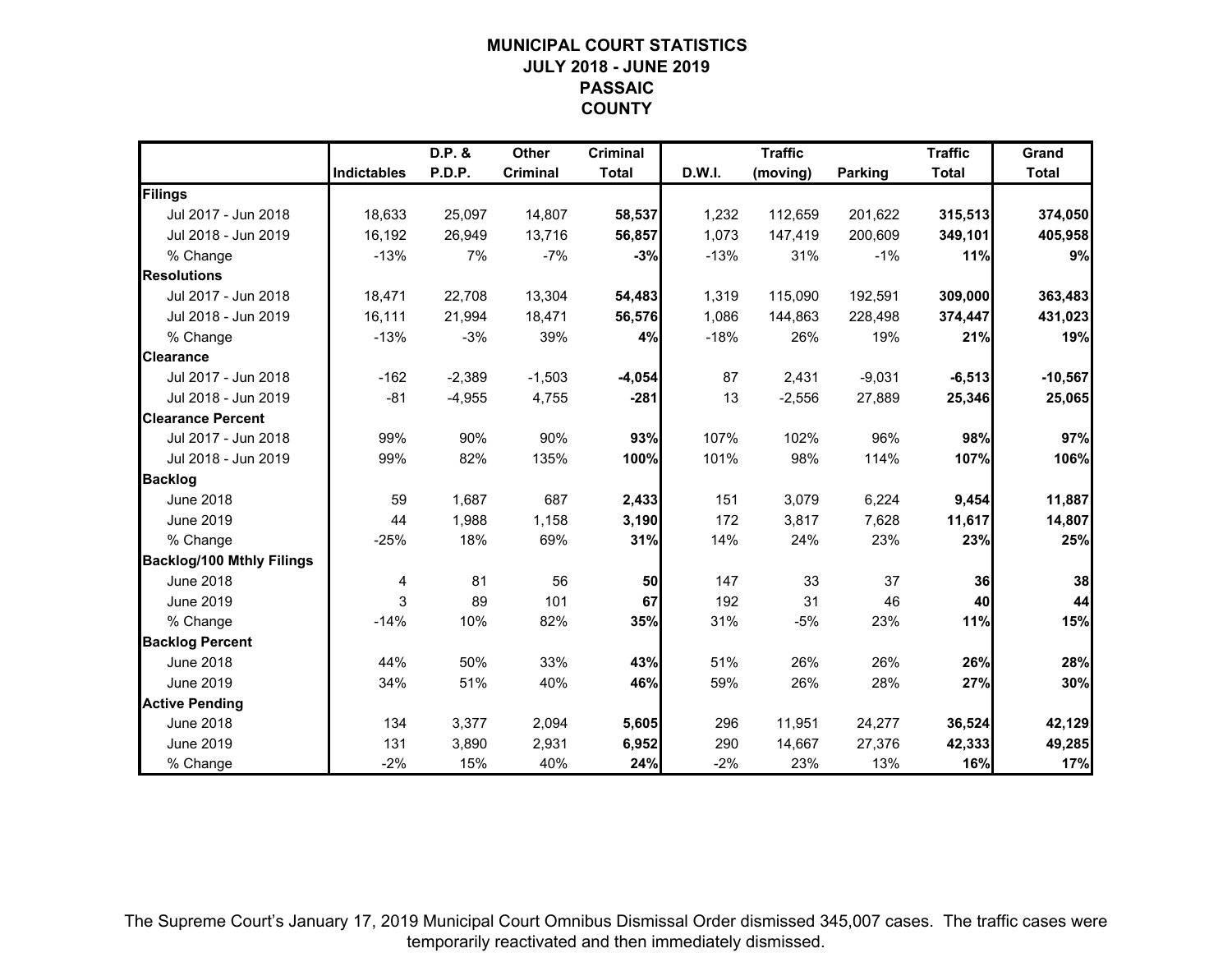### **MUNICIPAL COURT STATISTICSJULY 2018 - JUNE 2019SALEMCOUNTY**

|                                  |                    | D.P. & | <b>Other</b>    | <b>Criminal</b> |        | <b>Traffic</b> |         | <b>Traffic</b> | Grand        |
|----------------------------------|--------------------|--------|-----------------|-----------------|--------|----------------|---------|----------------|--------------|
|                                  | <b>Indictables</b> | P.D.P. | <b>Criminal</b> | <b>Total</b>    | D.W.I. | (moving)       | Parking | <b>Total</b>   | <b>Total</b> |
| Filings                          |                    |        |                 |                 |        |                |         |                |              |
| Jul 2017 - Jun 2018              | 1,664              | 3,872  | 813             | 6,349           | 294    | 18,563         | 881     | 19,738         | 26,087       |
| Jul 2018 - Jun 2019              | 1,817              | 3,764  | 810             | 6,391           | 269    | 24,371         | 745     | 25,385         | 31,776       |
| % Change                         | 9%                 | $-3%$  | 0%              | 1%              | $-9%$  | 31%            | $-15%$  | 29%            | 22%          |
| <b>Resolutions</b>               |                    |        |                 |                 |        |                |         |                |              |
| Jul 2017 - Jun 2018              | 1,646              | 3,454  | 1,028           | 6,128           | 283    | 18,658         | 907     | 19,848         | 25,976       |
| Jul 2018 - Jun 2019              | 1,803              | 3,194  | 1,284           | 6,281           | 269    | 23,996         | 916     | 25,181         | 31,462       |
| % Change                         | 10%                | $-8%$  | 25%             | 2%              | $-5%$  | 29%            | 1%      | 27%            | 21%          |
| <b>Clearance</b>                 |                    |        |                 |                 |        |                |         |                |              |
| Jul 2017 - Jun 2018              | $-18$              | $-418$ | 215             | $-221$          | $-11$  | 95             | 26      | 110            | $-111$       |
| Jul 2018 - Jun 2019              | $-14$              | $-570$ | 474             | $-110$          | 0      | $-375$         | 171     | $-204$         | $-314$       |
| <b>Clearance Percent</b>         |                    |        |                 |                 |        |                |         |                |              |
| Jul 2017 - Jun 2018              | 99%                | 89%    | 126%            | 97%             | 96%    | 101%           | 103%    | 101%           | 100%         |
| Jul 2018 - Jun 2019              | 99%                | 85%    | 159%            | 98%             | 100%   | 98%            | 123%    | 99%            | 99%          |
| <b>Backlog</b>                   |                    |        |                 |                 |        |                |         |                |              |
| <b>June 2018</b>                 | 11                 | 336    | 133             | 480             | 74     | 777            | 44      | 895            | 1,375        |
| June 2019                        | 10                 | 327    | 93              | 430             | 62     | 888            | 48      | 998            | 1,428        |
| % Change                         | $-9%$              | $-3%$  | $-30%$          | $-10%$          | $-16%$ | 14%            | 9%      | 12%            | 4%           |
| <b>Backlog/100 Mthly Filings</b> |                    |        |                 |                 |        |                |         |                |              |
| <b>June 2018</b>                 | 8                  | 104    | 196             | 91              | 302    | 50             | 60      | 54             | 63           |
| June 2019                        | $\overline{7}$     | 104    | 138             | 81              | 277    | 44             | 77      | 47             | 54           |
| % Change                         | $-17%$             | 0%     | $-30%$          | $-11%$          | $-8%$  | $-13%$         | 29%     | $-13%$         | $-15%$       |
| <b>Backlog Percent</b>           |                    |        |                 |                 |        |                |         |                |              |
| <b>June 2018</b>                 | 50%                | 60%    | 55%             | 58%             | 76%    | 36%            | 44%     | 38%            | 43%          |
| <b>June 2019</b>                 | 53%                | 58%    | 51%             | 56%             | 63%    | 36%            | 45%     | 37%            | 42%          |
| <b>Active Pending</b>            |                    |        |                 |                 |        |                |         |                |              |
| <b>June 2018</b>                 | 22                 | 561    | 241             | 824             | 98     | 2,165          | 100     | 2,363          | 3,187        |
| June 2019                        | 19                 | 565    | 182             | 766             | 99     | 2,468          | 106     | 2,673          | 3,439        |
| % Change                         | $-14%$             | 1%     | $-24%$          | $-7%$           | 1%     | 14%            | 6%      | 13%            | 8%           |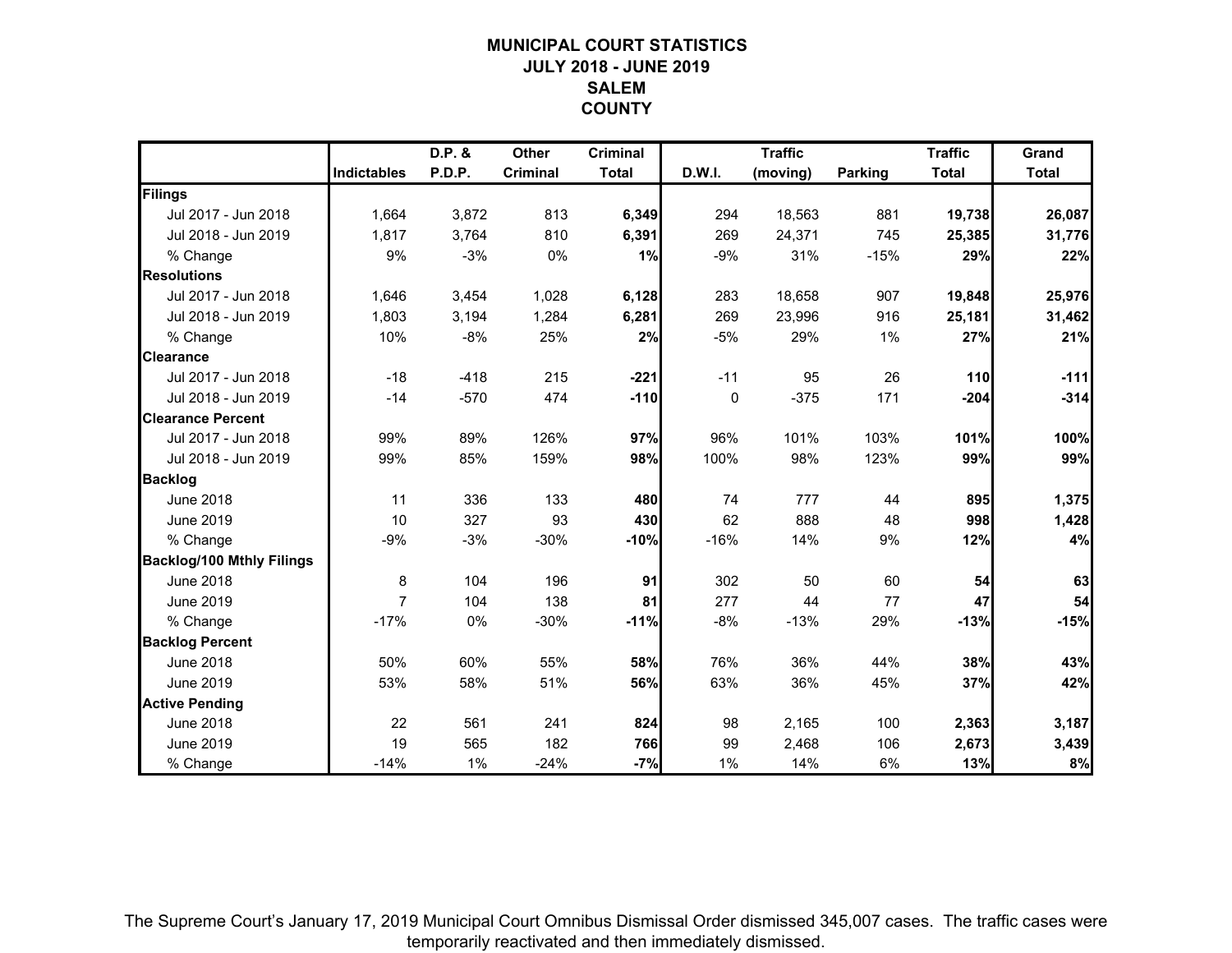### **MUNICIPAL COURT STATISTICSJULY 2018 - JUNE 2019SOMERSETCOUNTY**

|                                  |                    | D.P. &   | Other           | <b>Criminal</b> |        | <b>Traffic</b> |                | <b>Traffic</b> | Grand        |
|----------------------------------|--------------------|----------|-----------------|-----------------|--------|----------------|----------------|----------------|--------------|
|                                  | <b>Indictables</b> | P.D.P.   | <b>Criminal</b> | <b>Total</b>    | D.W.I. | (moving)       | <b>Parking</b> | <b>Total</b>   | <b>Total</b> |
| Filings                          |                    |          |                 |                 |        |                |                |                |              |
| Jul 2017 - Jun 2018              | 1,786              | 7,771    | 3,317           | 12,874          | 1,042  | 77,544         | 22,014         | 100,600        | 113,474      |
| Jul 2018 - Jun 2019              | 1.641              | 8,008    | 3,852           | 13,501          | 1,002  | 84,774         | 33,697         | 119,473        | 132,974      |
| % Change                         | $-8%$              | 3%       | 16%             | 5%              | $-4%$  | 9%             | 53%            | 19%            | 17%          |
| <b>Resolutions</b>               |                    |          |                 |                 |        |                |                |                |              |
| Jul 2017 - Jun 2018              | 1,755              | 6,521    | 3,684           | 11,960          | 1,038  | 77,206         | 21,672         | 99,916         | 111,876      |
| Jul 2018 - Jun 2019              | 1,660              | 6,762    | 4,680           | 13,102          | 1,015  | 83,554         | 33,865         | 118,434        | 131,536      |
| % Change                         | $-5%$              | 4%       | 27%             | 10%             | $-2%$  | 8%             | 56%            | 19%            | 18%          |
| <b>Clearance</b>                 |                    |          |                 |                 |        |                |                |                |              |
| Jul 2017 - Jun 2018              | $-31$              | $-1,250$ | 367             | $-914$          | $-4$   | $-338$         | $-342$         | $-684$         | $-1,598$     |
| Jul 2018 - Jun 2019              | 19                 | $-1,246$ | 828             | $-399$          | 13     | $-1,220$       | 168            | $-1,039$       | $-1,438$     |
| <b>Clearance Percent</b>         |                    |          |                 |                 |        |                |                |                |              |
| Jul 2017 - Jun 2018              | 98%                | 84%      | 111%            | 93%             | 100%   | 100%           | 98%            | 99%            | 99%          |
| Jul 2018 - Jun 2019              | 101%               | 84%      | 121%            | 97%             | 101%   | 99%            | 100%           | 99%            | 99%          |
| <b>Backlog</b>                   |                    |          |                 |                 |        |                |                |                |              |
| <b>June 2018</b>                 | $\mathbf 0$        | 551      | 95              | 646             | 155    | 1,478          | 338            | 1,971          | 2,617        |
| <b>June 2019</b>                 | 0                  | 569      | 176             | 745             | 143    | 1,810          | 633            | 2,586          | 3,331        |
| % Change                         |                    | 3%       | 85%             | 15%             | $-8%$  | 22%            | 87%            | 31%            | 27%          |
| <b>Backlog/100 Mthly Filings</b> |                    |          |                 |                 |        |                |                |                |              |
| <b>June 2018</b>                 | $\mathbf 0$        | 85       | 34              | 60              | 179    | 23             | 18             | 24             | 28           |
| <b>June 2019</b>                 | $\Omega$           | 85       | 55              | 66              | 171    | 26             | 23             | 26             | 30           |
| % Change                         |                    | 0%       | 60%             | 10%             | $-4%$  | 12%            | 22%            | 10%            | 9%           |
| <b>Backlog Percent</b>           |                    |          |                 |                 |        |                |                |                |              |
| <b>June 2018</b>                 | 0%                 | 52%      | 23%             | 44%             | 54%    | 23%            | 15%            | 22%            | 25%          |
| <b>June 2019</b>                 | 0%                 | 49%      | 28%             | 42%             | 53%    | 24%            | 23%            | 24%            | 27%          |
| <b>Active Pending</b>            |                    |          |                 |                 |        |                |                |                |              |
| <b>June 2018</b>                 | 9                  | 1,061    | 407             | 1,477           | 288    | 6,503          | 2,311          | 9,102          | 10,579       |
| <b>June 2019</b>                 | $\overline{2}$     | 1,152    | 629             | 1,783           | 272    | 7,554          | 2,751          | 10,577         | 12,360       |
| % Change                         | $-78%$             | 9%       | 55%             | 21%             | $-6%$  | 16%            | 19%            | 16%            | 17%          |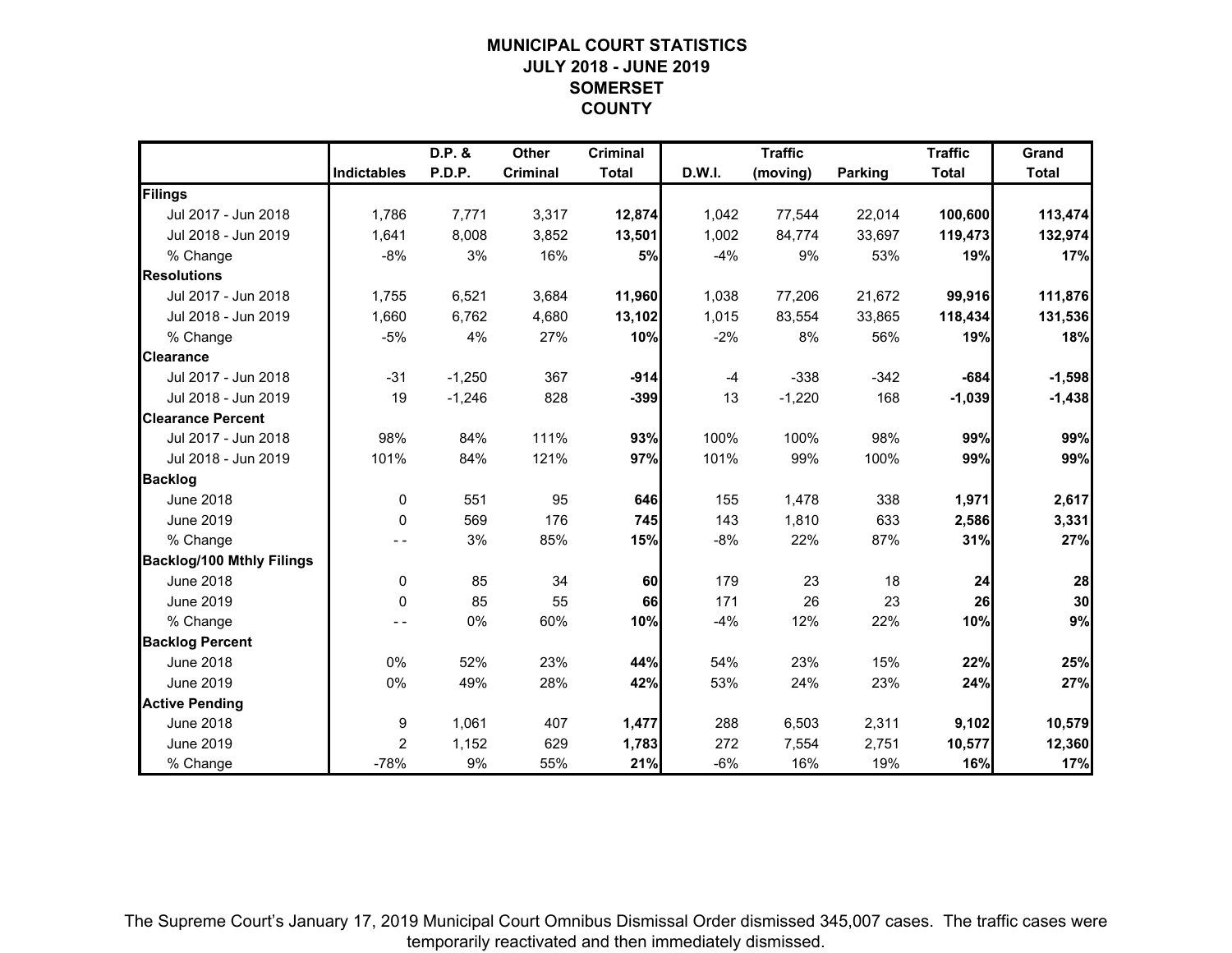### **MUNICIPAL COURT STATISTICSJULY 2018 - JUNE 2019SUSSEXCOUNTY**

|                                  |                | D.P. & | Other           | <b>Criminal</b> |        | <b>Traffic</b> |                | <b>Traffic</b> | Grand        |
|----------------------------------|----------------|--------|-----------------|-----------------|--------|----------------|----------------|----------------|--------------|
|                                  | Indictables    | P.D.P. | <b>Criminal</b> | <b>Total</b>    | D.W.I. | (moving)       | <b>Parking</b> | <b>Total</b>   | <b>Total</b> |
| Filings                          |                |        |                 |                 |        |                |                |                |              |
| Jul 2017 - Jun 2018              | 1,519          | 4,104  | 1,443           | 7,066           | 533    | 22,799         | 1,964          | 25,296         | 32,362       |
| Jul 2018 - Jun 2019              | 1,222          | 4,041  | 1,532           | 6,795           | 515    | 23,007         | 2,127          | 25,649         | 32,444       |
| % Change                         | $-20%$         | $-2%$  | 6%              | $-4%$           | $-3%$  | 1%             | 8%             | 1%             | 0%           |
| <b>Resolutions</b>               |                |        |                 |                 |        |                |                |                |              |
| Jul 2017 - Jun 2018              | 1,512          | 3,326  | 1,414           | 6,252           | 515    | 22,060         | 1,981          | 24,556         | 30,808       |
| Jul 2018 - Jun 2019              | 1,211          | 3,247  | 1,928           | 6,386           | 512    | 23,317         | 2,293          | 26,122         | 32,508       |
| % Change                         | $-20%$         | $-2%$  | 36%             | 2%              | $-1%$  | 6%             | 16%            | 6%             | 6%           |
| <b>Clearance</b>                 |                |        |                 |                 |        |                |                |                |              |
| Jul 2017 - Jun 2018              | $-7$           | $-778$ | $-29$           | $-814$          | $-18$  | $-739$         | 17             | $-740$         | $-1,554$     |
| Jul 2018 - Jun 2019              | $-11$          | $-794$ | 396             | $-409$          | $-3$   | 310            | 166            | 473            | 64           |
| <b>Clearance Percent</b>         |                |        |                 |                 |        |                |                |                |              |
| Jul 2017 - Jun 2018              | 100%           | 81%    | 98%             | 88%             | 97%    | 97%            | 101%           | 97%            | 95%          |
| Jul 2018 - Jun 2019              | 99%            | 80%    | 126%            | 94%             | 99%    | 101%           | 108%           | 102%           | 100%         |
| <b>Backlog</b>                   |                |        |                 |                 |        |                |                |                |              |
| <b>June 2018</b>                 | 3              | 414    | 101             | 518             | 127    | 931            | 46             | 1,104          | 1,622        |
| <b>June 2019</b>                 | $\Omega$       | 353    | 86              | 439             | 103    | 664            | 45             | 812            | 1,251        |
| % Change                         | $-100%$        | $-15%$ | $-15%$          | $-15%$          | $-19%$ | $-29%$         | $-2%$          | $-26%$         | $-23%$       |
| <b>Backlog/100 Mthly Filings</b> |                |        |                 |                 |        |                |                |                |              |
| <b>June 2018</b>                 | $\overline{c}$ | 121    | 84              | 88              | 286    | 49             | 28             | 52             | 60           |
| June 2019                        | $\Omega$       | 105    | 67              | 78              | 240    | 35             | 25             | 38             | 46           |
| % Change                         | $-100%$        | $-13%$ | $-20%$          | $-12%$          | $-16%$ | $-29%$         | $-10%$         | $-27%$         | $-23%$       |
| <b>Backlog Percent</b>           |                |        |                 |                 |        |                |                |                |              |
| <b>June 2018</b>                 | 25%            | 62%    | 38%             | 55%             | 76%    | 33%            | 28%            | 35%            | 40%          |
| <b>June 2019</b>                 | 0%             | 57%    | 42%             | 53%             | 66%    | 28%            | 29%            | 31%            | 36%          |
| <b>Active Pending</b>            |                |        |                 |                 |        |                |                |                |              |
| <b>June 2018</b>                 | 12             | 665    | 263             | 940             | 167    | 2,801          | 165            | 3,133          | 4,073        |
| <b>June 2019</b>                 | $\overline{2}$ | 622    | 203             | 827             | 155    | 2,346          | 154            | 2,655          | 3,482        |
| % Change                         | $-83%$         | $-6%$  | $-23%$          | $-12%$          | $-7%$  | $-16%$         | $-7%$          | $-15%$         | $-15%$       |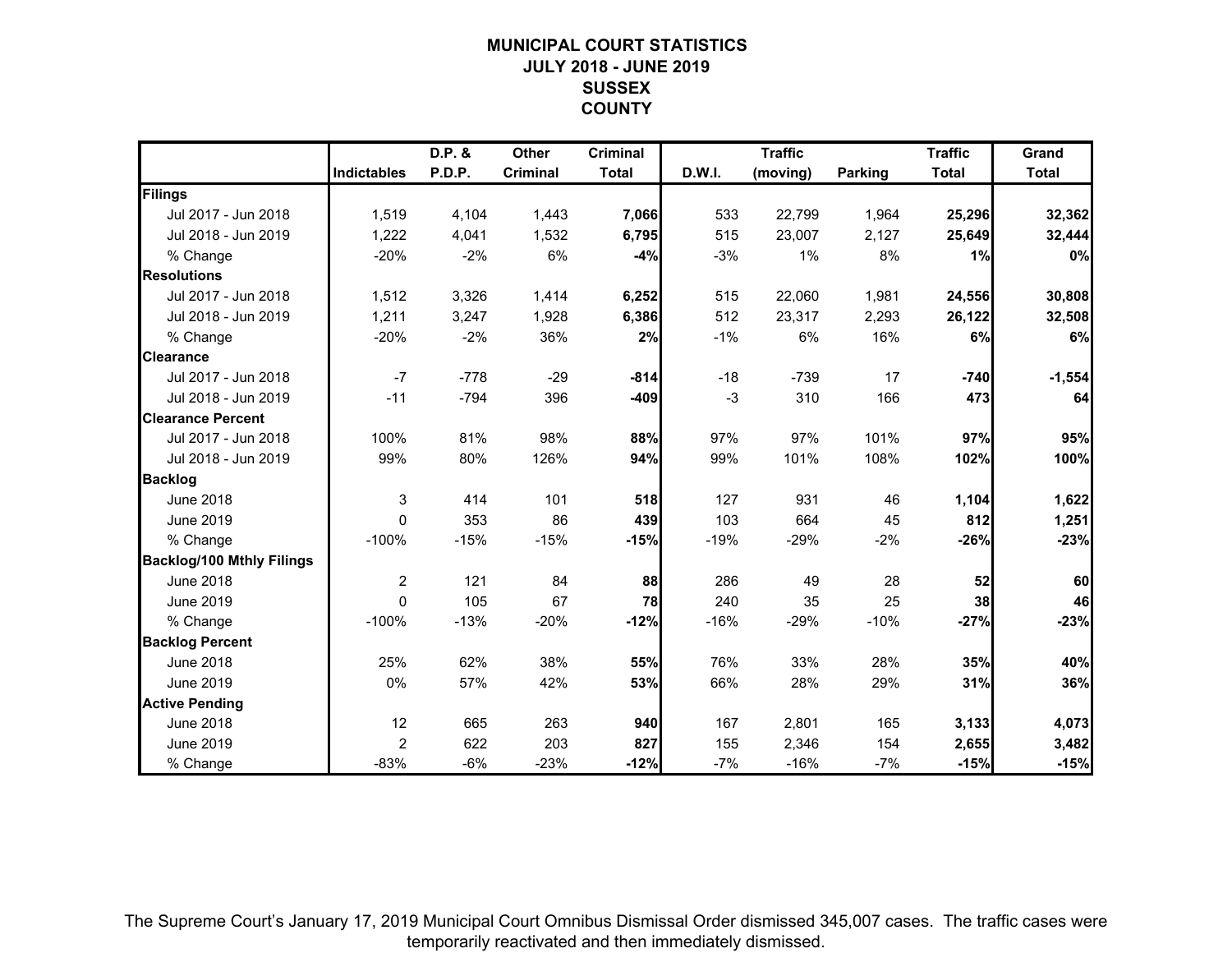### **MUNICIPAL COURT STATISTICSJULY 2018 - JUNE 2019UNIONCOUNTY**

|                                  |                    | D.P. &   | <b>Other</b>    | <b>Criminal</b> |        | <b>Traffic</b> |          | <b>Traffic</b> | Grand        |
|----------------------------------|--------------------|----------|-----------------|-----------------|--------|----------------|----------|----------------|--------------|
|                                  | <b>Indictables</b> | P.D.P.   | <b>Criminal</b> | <b>Total</b>    | D.W.I. | (moving)       | Parking  | <b>Total</b>   | <b>Total</b> |
| Filings                          |                    |          |                 |                 |        |                |          |                |              |
| Jul 2017 - Jun 2018              | 8,298              | 22,567   | 10,388          | 41,253          | 1,408  | 165,773        | 196,797  | 363,978        | 405,231      |
| Jul 2018 - Jun 2019              | 8,337              | 21,934   | 9,790           | 40,061          | 1,537  | 205,737        | 211.808  | 419,082        | 459,143      |
| % Change                         | 0%                 | $-3%$    | $-6%$           | $-3%$           | 9%     | 24%            | 8%       | 15%            | 13%          |
| <b>Resolutions</b>               |                    |          |                 |                 |        |                |          |                |              |
| Jul 2017 - Jun 2018              | 8,151              | 18,604   | 10,753          | 37,508          | 1,350  | 162,058        | 188,545  | 351,953        | 389,461      |
| Jul 2018 - Jun 2019              | 8,253              | 17,968   | 13,441          | 39,662          | 1,470  | 200,062        | 223,909  | 425,441        | 465,103      |
| % Change                         | 1%                 | $-3%$    | 25%             | 6%              | 9%     | 23%            | 19%      | 21%            | 19%          |
| <b>Clearance</b>                 |                    |          |                 |                 |        |                |          |                |              |
| Jul 2017 - Jun 2018              | $-147$             | $-3,963$ | 365             | $-3,745$        | $-58$  | $-3,715$       | $-8,252$ | $-12,025$      | $-15,770$    |
| Jul 2018 - Jun 2019              | $-84$              | $-3,966$ | 3,651           | $-399$          | $-67$  | $-5,675$       | 12,101   | 6,359          | 5,960        |
| <b>Clearance Percent</b>         |                    |          |                 |                 |        |                |          |                |              |
| Jul 2017 - Jun 2018              | 98%                | 82%      | 104%            | 91%             | 96%    | 98%            | 96%      | 97%            | 96%          |
| Jul 2018 - Jun 2019              | 99%                | 82%      | 137%            | 99%             | 96%    | 97%            | 106%     | 102%           | 101%         |
| <b>Backlog</b>                   |                    |          |                 |                 |        |                |          |                |              |
| <b>June 2018</b>                 | 6                  | 4,644    | 1,394           | 6,044           | 295    | 9,925          | 9,015    | 19,235         | 25,279       |
| June 2019                        | $\overline{7}$     | 4,411    | 1,882           | 6,300           | 375    | 11,825         | 8,947    | 21,147         | 27,447       |
| % Change                         | 17%                | $-5%$    | 35%             | 4%              | 27%    | 19%            | $-1%$    | 10%            | 9%           |
| <b>Backlog/100 Mthly Filings</b> |                    |          |                 |                 |        |                |          |                |              |
| <b>June 2018</b>                 | 1                  | 247      | 161             | 176             | 251    | 72             | 55       | 63             | 75           |
| <b>June 2019</b>                 | 1                  | 241      | 231             | 189             | 293    | 69             | 51       | 61             | 72           |
| % Change                         | 16%                | $-2%$    | 43%             | 7%              | 16%    | $-4%$          | $-8%$    | $-5%$          | $-4%$        |
| <b>Backlog Percent</b>           |                    |          |                 |                 |        |                |          |                |              |
| <b>June 2018</b>                 | 8%                 | 71%      | 48%             | 63%             | 60%    | 40%            | 32%      | 36%            | 40%          |
| June 2019                        | 22%                | 73%      | 64%             | 70%             | 67%    | 39%            | 33%      | 36%            | 41%          |
| <b>Active Pending</b>            |                    |          |                 |                 |        |                |          |                |              |
| <b>June 2018</b>                 | 77                 | 6,564    | 2,898           | 9,539           | 494    | 24,914         | 28,094   | 53,502         | 63,041       |
| <b>June 2019</b>                 | 32                 | 6,011    | 2,924           | 8,967           | 562    | 30,220         | 27,184   | 57,966         | 66,933       |
| % Change                         | $-58%$             | $-8%$    | 1%              | $-6%$           | 14%    | 21%            | $-3%$    | 8%             | 6%           |